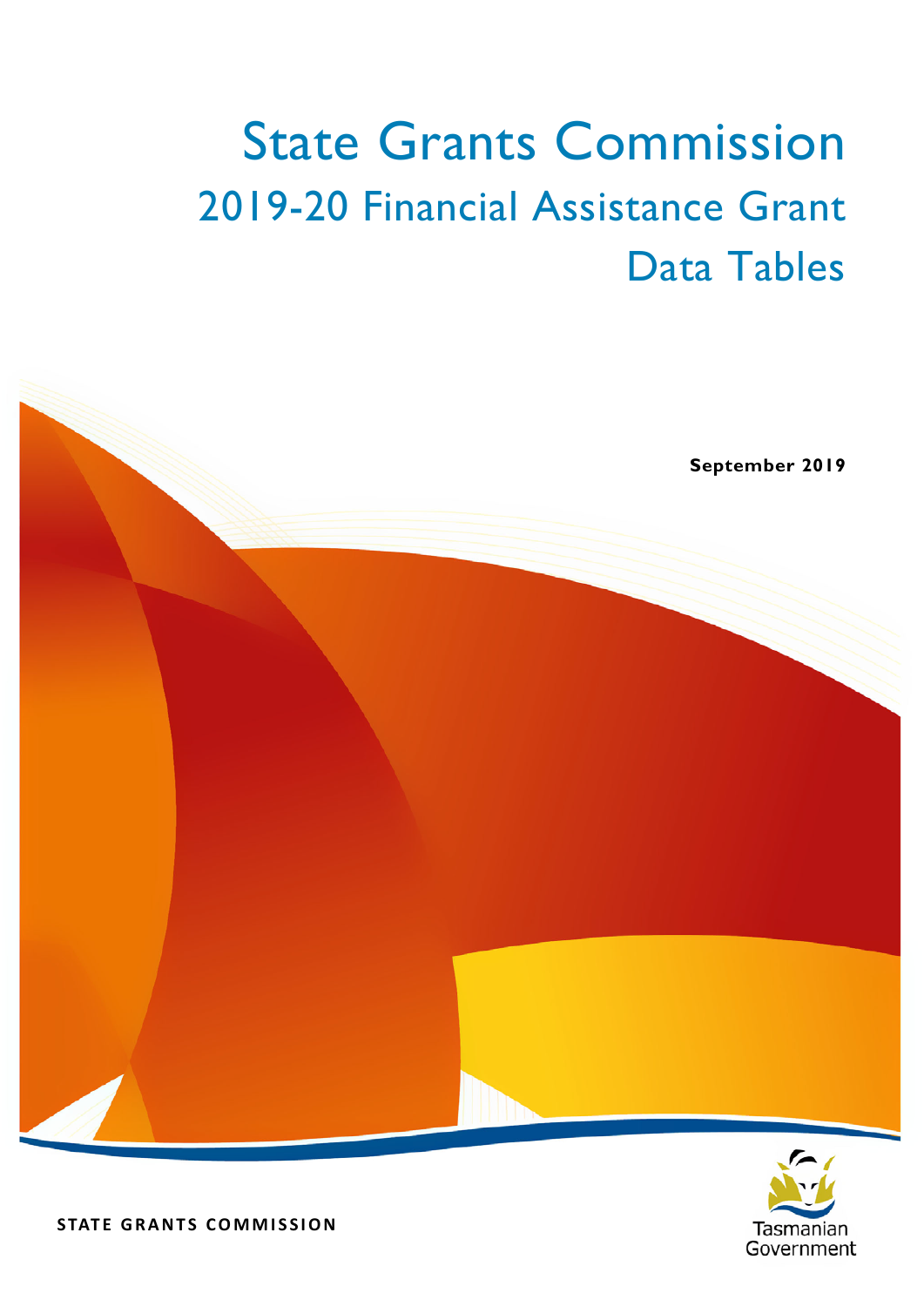Please address any enquiries to:

Executive Officer State Grants Commission GPO Box 147 HOBART TASMANIA 7001

Telephone: 03 6166 4274<br>Facsimile: 03 6173 0219 03 6173 0219 E-mail: [SGC@treasury.tas.gov.au](mailto:pam.marriott@treasury.tas.gov.au)

This report is available on the Commission's internet site at: <http://www.treasury.tas.gov.au/state-grants-commission/publications>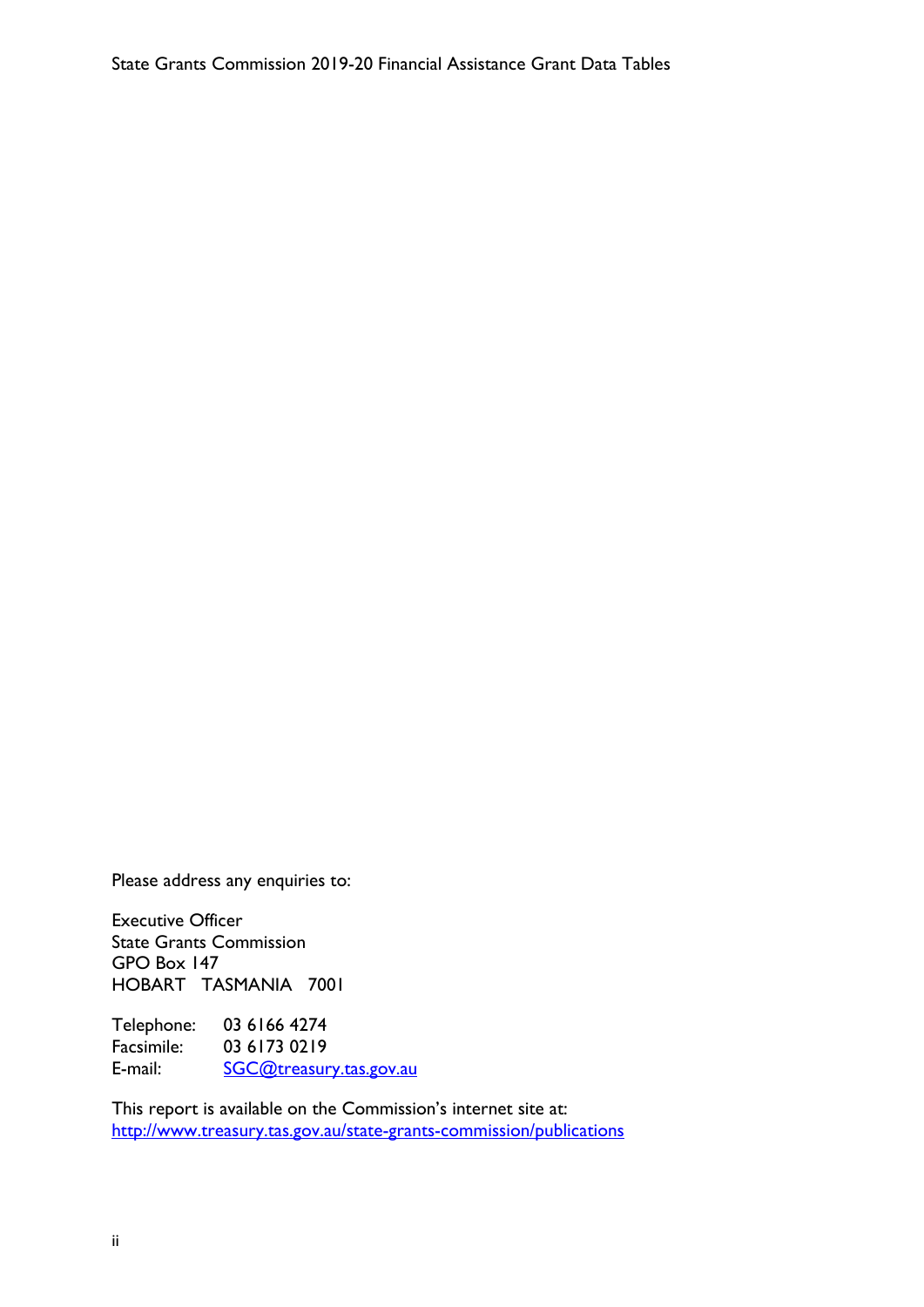This document provides tables of data used by the State Grants Commission (the Commission) in determining its 2019-20 Financial Assistance Grant (FAG) distributions, as well as some key results generated by the Commission's FAG Models. The tables do not form part of the Commission's Annual Report, but provide further information for those wishing to understand the Commission's 2019-20 FAG recommendations in greater detail.

The 2019-20 Data Tables are available from the Commission's website: [http://www.treasury.tas.gov.au/state-grants-commission/publications.](http://www.treasury.tas.gov.au/state-grants-commission/publications)

Readers may also find the *[State Grants Commission Financial Assistance Grant Distribution](https://www.treasury.tas.gov.au/Documents/Financial%20Assistance%20Grants%20Distribution%20Methodology%20Version%204%20(21%20Aug%202018).pdf)  [Methodology](https://www.treasury.tas.gov.au/Documents/Financial%20Assistance%20Grants%20Distribution%20Methodology%20Version%204%20(21%20Aug%202018).pdf)* paper a useful accompaniment to this publication. The Distribution Methodology paper is also available for download from the Commission website: [https://www.treasury.tas.gov.au/state-grants-commission.](https://www.treasury.tas.gov.au/state-grants-commission)

Most data supplied by councils for determining FAG distributions is submitted in the Consolidated Data Collection (CDC) Return provided annually by each council. In the case of the 2019-20 FAG Recommendations, the relevant council data was provided in the 2017-18 CDC Return submitted by councils to the Local Government Division of the Department of Premier and Cabinet (LGD) in December 2018. After quality assurance review, LGD provides the annual CDC returns to the Commission for use in determining the allocation of FAG funding.

The CDC returns are available publically at <http://listdata.thelist.tas.gov.au/opendata/> (the Listdata site). To access the returns individually, scroll to the bottom of the list of Open Data, and click on Tasmanian Local Government Consolidated Data Collection (CDC) drop down menu. The Listdata site provides historical CDC returns dating back to 2000-01.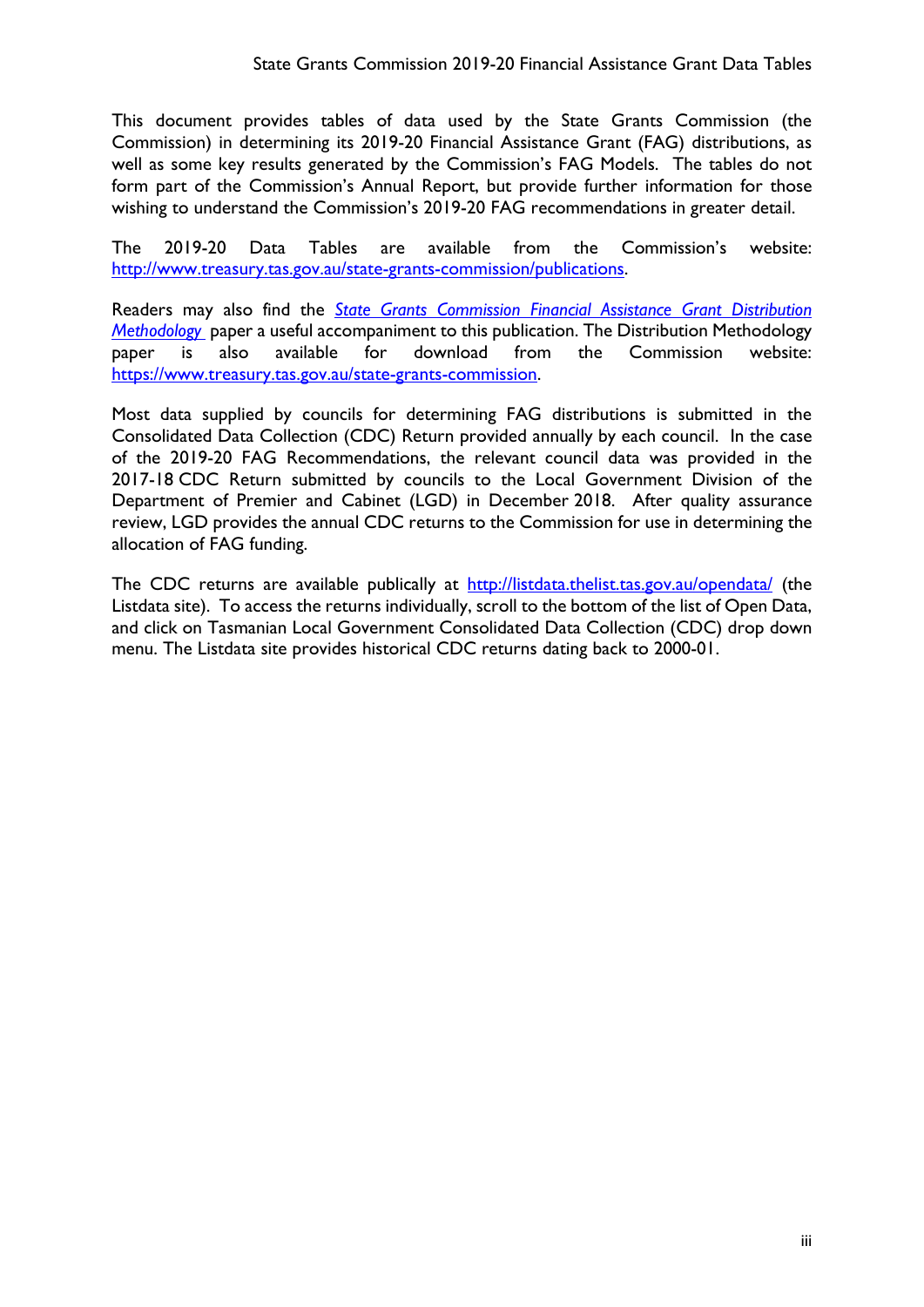## **CONTENTS**

| TABLE 5 STANDARDISED REVENUE AND OTHER FINANCIAL SUPPORT 2017-18 5                  |  |
|-------------------------------------------------------------------------------------|--|
|                                                                                     |  |
|                                                                                     |  |
|                                                                                     |  |
|                                                                                     |  |
| TABLE 10 LENGTH OF LOCAL GOVERNMENT ROADS AS AT 1 OCTOBER 2018 14                   |  |
|                                                                                     |  |
| TABLE 12 CALCULATION OF PRESERVATION COST/KM PER ANNUM FOR ALL ROAD                 |  |
| TABLE 13 CALCULATION OF PRESERVATION COST/M <sup>2</sup> PER ANNUM FOR ALL BRIDGE & |  |
|                                                                                     |  |
|                                                                                     |  |
|                                                                                     |  |
|                                                                                     |  |
|                                                                                     |  |
|                                                                                     |  |
|                                                                                     |  |
|                                                                                     |  |
|                                                                                     |  |
|                                                                                     |  |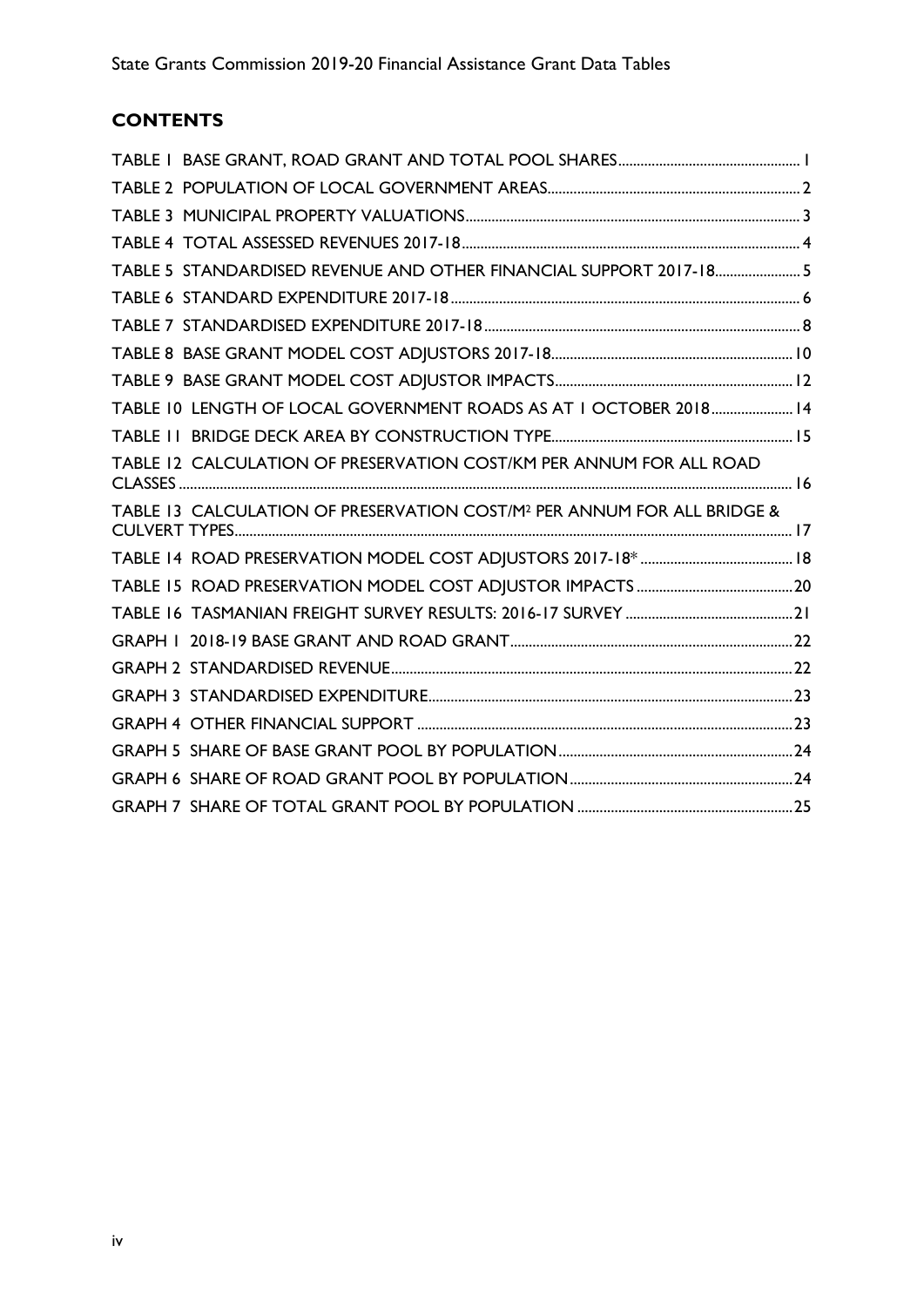|                             | <b>Share of Base Grant</b> |       | <b>Share of Road Grant</b> |           |       | <b>Share of Total FAGs</b> |           |       |       |
|-----------------------------|----------------------------|-------|----------------------------|-----------|-------|----------------------------|-----------|-------|-------|
|                             | $17 - 18$                  | 18-19 | 19-20                      | $17 - 18$ | 18-19 | 19-20                      | $17 - 18$ | 18-19 | 19-20 |
| <b>Council</b>              | $\%$                       | %     | $\%$                       | $\%$      | $\%$  | %                          | %         | $\%$  | %     |
| Break O'Day                 | 3.7                        | 3.7   | 3.5                        | 4.0       | 4.0   | 3.9                        | 3.9       | 3.8   | 3.7   |
| <b>Brighton</b>             | 3.1                        | 3.4   | 3.5                        | 1.5       | 1.5   | 1.5                        | 2.3       | 2.4   | 2.5   |
| <b>Burnie</b>               | 3.2                        | 3.1   | 3.1                        | 3.0       | 3.0   | 3.0                        | 3.1       | 3.0   | 3.0   |
| <b>Central Coast</b>        | 5.9                        | 5.7   | 5.7                        | 4.7       | 4.7   | 4.9                        | 5.3       | 5.2   | 5.3   |
| <b>Central Highlands</b>    | 2.6                        | 2.6   | 2.6                        | 3.6       | 3.6   | 3.6                        | 3.1       | 3.2   | 3.2   |
| <b>Circular Head</b>        | 3.6                        | 3.5   | 3.4                        | 4.9       | 4.9   | 5.0                        | 4.3       | 4.3   | 4.2   |
| Clarence                    | 3.2                        | 3.2   | 3.2                        | 4.0       | 4.0   | 4.1                        | 3.6       | 3.6   | 3.7   |
| <b>Derwent Valley</b>       | 3.8                        | 3.8   | 3.9                        | 2.3       | 2.3   | 2.3                        | 3.0       | 3.0   | 3.1   |
| Devonport                   | 2.6                        | 2.8   | 2.9                        | 3.1       | 3.1   | 2.9                        | 2.8       | 3.0   | 2.9   |
| Dorset                      | 4.6                        | 4.3   | 4.2                        | 4.6       | 4.6   | 4.7                        | 4.6       | 4.5   | 4.4   |
| Flinders                    | 1.7                        | 1.8   | 1.8                        | 1.8       | 1.8   | 1.8                        | 1.8       | 1.8   | 1.8   |
| George Town                 | 2.8                        | 2.8   | 2.9                        | 2.0       | 2.0   | 2.0                        | 2.4       | 2.4   | 2.4   |
| <b>Glamorgan Spring Bay</b> | 0.8                        | 0.8   | 0.7                        | 2.4       | 2.5   | 2.5                        | 1.6       | 1.7   | 1.6   |
| Glenorchy                   | 2.7                        | 2.7   | 2.7                        | 3.6       | 3.6   | 3.5                        | 3.2       | 3.1   | 3.1   |
| Hobart                      | 3.0                        | 3.0   | 3.0                        | 4.3       | 4.2   | 4.0                        | 3.6       | 3.6   | 3.6   |
| <b>Huon Valley</b>          | 5.8                        | 5.6   | 5.4                        | 4.1       | 4.1   | 4.1                        | 4.9       | 4.8   | 4.7   |
| Kentish                     | 4.3                        | 4.3   | 4.2                        | 3.0       | 2.9   | 3.0                        | 3.7       | 3.5   | 3.5   |
| King Island                 | 2.2                        | 2.3   | 2.4                        | 2.5       | 2.5   | 2.6                        | 2.4       | 2.4   | 2.5   |
| Kingborough                 | 2.1                        | 2.1   | 2.1                        | 3.7       | 3.7   | 3.7                        | 2.9       | 2.9   | 3.0   |
| Latrobe                     | 2.3                        | 2.3   | 2.4                        | 1.9       | 1.9   | 1.9                        | 2.1       | 2.1   | 2.1   |
| Launceston                  | 3.9                        | 3.9   | 3.8                        | 7.4       | 7.4   | 7.2                        | 5.7       | 5.7   | 5.6   |
| <b>Meander Valley</b>       | 6.1                        | 5.9   | 5.6                        | 5.4       | 5.4   | 5.4                        | 5.7       | 5.6   | 5.5   |
| Northern Midlands           | 3.1                        | 3.1   | 3.1                        | 5.9       | 5.9   | 5.9                        | 4.5       | 4.6   | 4.6   |
| Sorell                      | 3.3                        | 3.3   | 3.4                        | 2.4       | 2.4   | 2.5                        | 2.8       | 2.8   | 2.9   |
| Southern Midlands           | 4.9                        | 4.9   | 4.9                        | 4.1       | 4.1   | 4.1                        | 4.5       | 4.5   | 4.5   |
| Tasman                      | 1.3                        | 1.3   | 1.3                        | 1.3       | 1.3   | 1.4                        | 1.3       | 1.3   | 1.3   |
| Waratah-Wynyard             | 4.4                        | 4.4   | 4.6                        | 3.5       | 3.5   | 3.5                        | 3.9       | 3.9   | 4.1   |
| <b>West Coast</b>           | 3.7                        | 3.7   | 3.7                        | 1.7       | 1.9   | 1.8                        | 2.6       | 2.7   | 2.7   |
| West Tamar                  | 5.6                        | 5.7   | 5.7                        | 3.2       | 3.2   | 3.2                        | 4.3       | 4.4   | 4.4   |

<span id="page-4-0"></span>**TABLE 1 BASE GRANT, ROAD GRANT AND TOTAL POOL SHARES**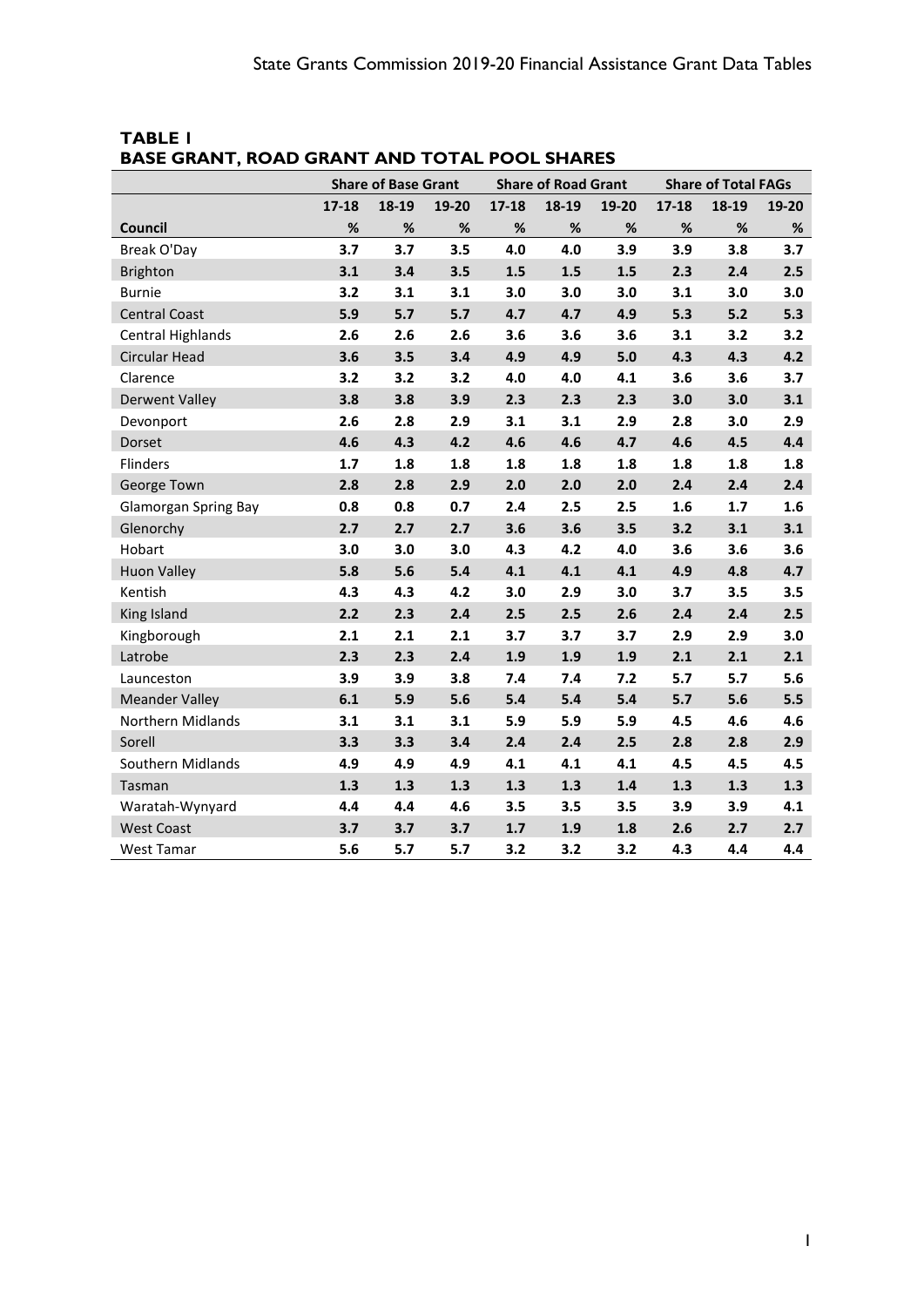#### <span id="page-5-0"></span>**TABLE 2 POPULATION OF LOCAL GOVERNMENT AREAS**

|                             | <b>Residential Population at 30 June *</b> |         |         |         |  |  |
|-----------------------------|--------------------------------------------|---------|---------|---------|--|--|
| <b>Council</b>              | 2015                                       | 2016    | 2017    | 2018    |  |  |
| Break O'Day                 | 6 2 5 3                                    | 6 1 9 3 | 6 1 8 6 | 6 2 3 2 |  |  |
| <b>Brighton</b>             | 16 408                                     | 16 610  | 16 959  | 17 294  |  |  |
| <b>Burnie</b>               | 19 4 78                                    | 19 304  | 19 213  | 19 348  |  |  |
| <b>Central Coast</b>        | 21948                                      | 21851   | 21835   | 21 904  |  |  |
| <b>Central Highlands</b>    | 2 2 0 0                                    | 2 1 6 4 | 2 1 4 8 | 2 1 4 4 |  |  |
| Circular Head               | 8 2 0 1                                    | 8 1 7 3 | 8 0 9 0 | 8066    |  |  |
| Clarence                    | 54 545                                     | 55 085  | 56 166  | 56 945  |  |  |
| <b>Derwent Valley</b>       | 10 0 55                                    | 10 091  | 10 169  | 10 290  |  |  |
| Devonport                   | 25 276                                     | 25 25 9 | 25 217  | 25 4 15 |  |  |
| Dorset                      | 6837                                       | 6746    | 6 704   | 6652    |  |  |
| Flinders                    | 890                                        | 926     | 957     | 987     |  |  |
| George Town                 | 6815                                       | 6817    | 6918    | 6931    |  |  |
| <b>Glamorgan Spring Bay</b> | 4 4 9 1                                    | 4521    | 4 500   | 4528    |  |  |
| Glenorchy                   | 46 066                                     | 46 397  | 47 241  | 47 636  |  |  |
| Hobart                      | 51 3 98                                    | 51 750  | 52 901  | 53 684  |  |  |
| <b>Huon Valley</b>          | 16 459                                     | 16 675  | 16875   | 17 219  |  |  |
| Kentish                     | 6321                                       | 6 3 0 3 | 6 2 9 7 | 6324    |  |  |
| King Island                 | 1618                                       | 1617    | 1 5 9 2 | 1601    |  |  |
| Kingborough                 | 35 9 29                                    | 36 26 3 | 37 148  | 37734   |  |  |
| Latrobe                     | 10738                                      | 10 940  | 11 111  | 11 3 29 |  |  |
| Launceston                  | 66 799                                     | 66 864  | 66 855  | 67 449  |  |  |
| <b>Meander Valley</b>       | 19543                                      | 19 5 96 | 19 5 76 | 19713   |  |  |
| <b>Northern Midlands</b>    | 12 9 35                                    | 13 043  | 13 084  | 13 300  |  |  |
| Sorell                      | 14 136                                     | 14 3 93 | 14 7 74 | 15 2 18 |  |  |
| Southern Midlands           | 6 1 4 5                                    | 6 1 4 0 | 6052    | 6 1 1 8 |  |  |
| Tasman                      | 2 3 9 8                                    | 2 3 9 6 | 2 3 8 9 | 2 4 0 4 |  |  |
| Waratah-Wynyard             | 13 967                                     | 13883   | 13 756  | 13 800  |  |  |
| <b>West Coast</b>           | 4 3 2 2                                    | 4 2 3 6 | 4 1 6 2 | 4 1 6 7 |  |  |
| <b>West Tamar</b>           | 23 2 25                                    | 23 352  | 23 5 35 | 23 769  |  |  |
| <b>Total</b>                | 515 396                                    | 517 588 | 522 410 | 528 201 |  |  |

*Source: Australian Bureau of Statistics (ABS) Regional Population Growth, Cat. No. 3218.0.* 

*\* The 2018 figures reflect the latest ABS preliminary estimates, the 2017 figures reflect the ABS final revised figures whereas earlier years are ABS revised population estimate figures following its rebasing of the intercensal error.*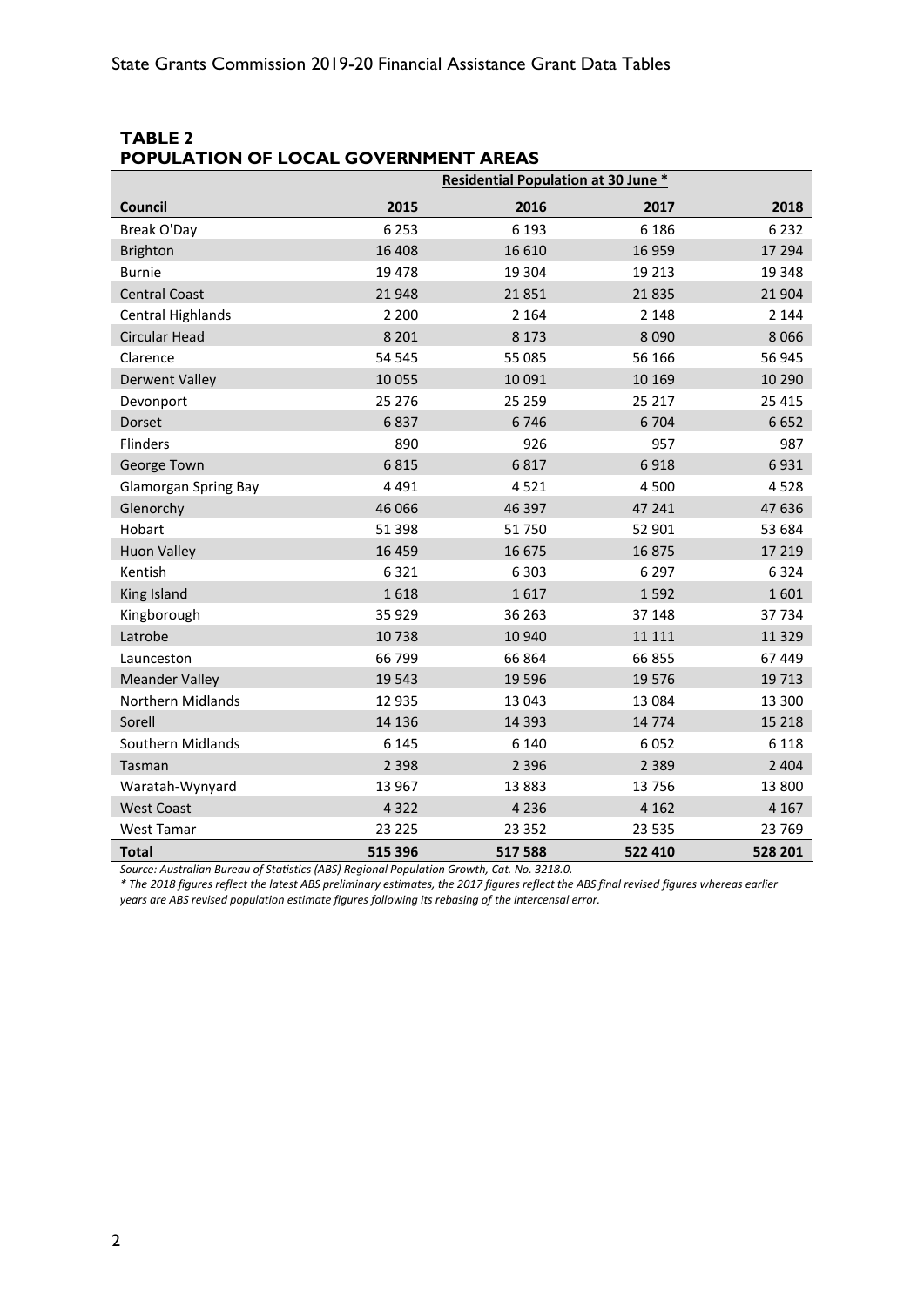## <span id="page-6-0"></span>**TABLE 3 MUNICIPAL PROPERTY VALUATIONS**

Data averaged for 1 July 2017 and 1 July 2018

|                             | <b>Adjusted Rateable AAV *</b> | Year of last revaluation |
|-----------------------------|--------------------------------|--------------------------|
| <b>Council</b>              | \$                             | (as at 1 July 2018)      |
| Break O'Day                 | 73 115 287                     | 2013                     |
| <b>Brighton</b>             | 112 505 392                    | 2013                     |
| <b>Burnie</b>               | 156 795 560                    | 2013                     |
| <b>Central Coast</b>        | 159 217 348                    | 2013                     |
| <b>Central Highlands</b>    | 40 418 603                     | 2015                     |
| Circular Head               | 94 088 887                     | 2013                     |
| Clarence                    | 517 807 378                    | 2013                     |
| <b>Derwent Valley</b>       | 71 074 172                     | 2017                     |
| Devonport                   | 199 075 245                    | 2015                     |
| Dorset                      | 73 478 021                     | 2017                     |
| <b>Flinders</b>             | 13 977 926                     | 2017                     |
| George Town                 | 56 114 770                     | 2013                     |
| <b>Glamorgan Spring Bay</b> | 80 460 615                     | 2017                     |
| Glenorchy                   | 377 120 294                    | 2017                     |
| Hobart                      | 774 018 422                    | 2015                     |
| <b>Huon Valley</b>          | 138 764 110                    | 2015                     |
| Kentish                     | 47 988 226                     | 2015                     |
| King Island                 | 23 892 860                     | 2017                     |
| Kingborough                 | 333 552 019                    | 2015                     |
| Latrobe                     | 95 905 580                     | 2015                     |
| Launceston                  | 604 432 726                    | 2017                     |
| <b>Meander Valley</b>       | 164 245 906                    | 2013                     |
| <b>Northern Midlands</b>    | 140 812 745                    | 2013                     |
| Sorell                      | 121 361 238                    | 2017                     |
| Southern Midlands           | 50 723 442                     | 2015                     |
| Tasman                      | 35 384 915                     | 2017                     |
| Waratah-Wynyard             | 104 093 197                    | 2017                     |
| <b>West Coast</b>           | 30 360 012                     | 2015                     |
| West Tamar                  | 167 957 674                    | 2013                     |
| <b>Total</b>                | 4858742568                     |                          |

*Source: Calculations based on data supplied by the Office of the Valuer-General.*

*\* Adjusted Rateable AAV is the average AAV from two years adjusted to include partially rateable properties as a fully rateable equivalent. The AAV used within the Commission assessments complies with the Valuation of Land Act 2001, and excludes any tax elements associated with goods and services tax (GST) and land tax.*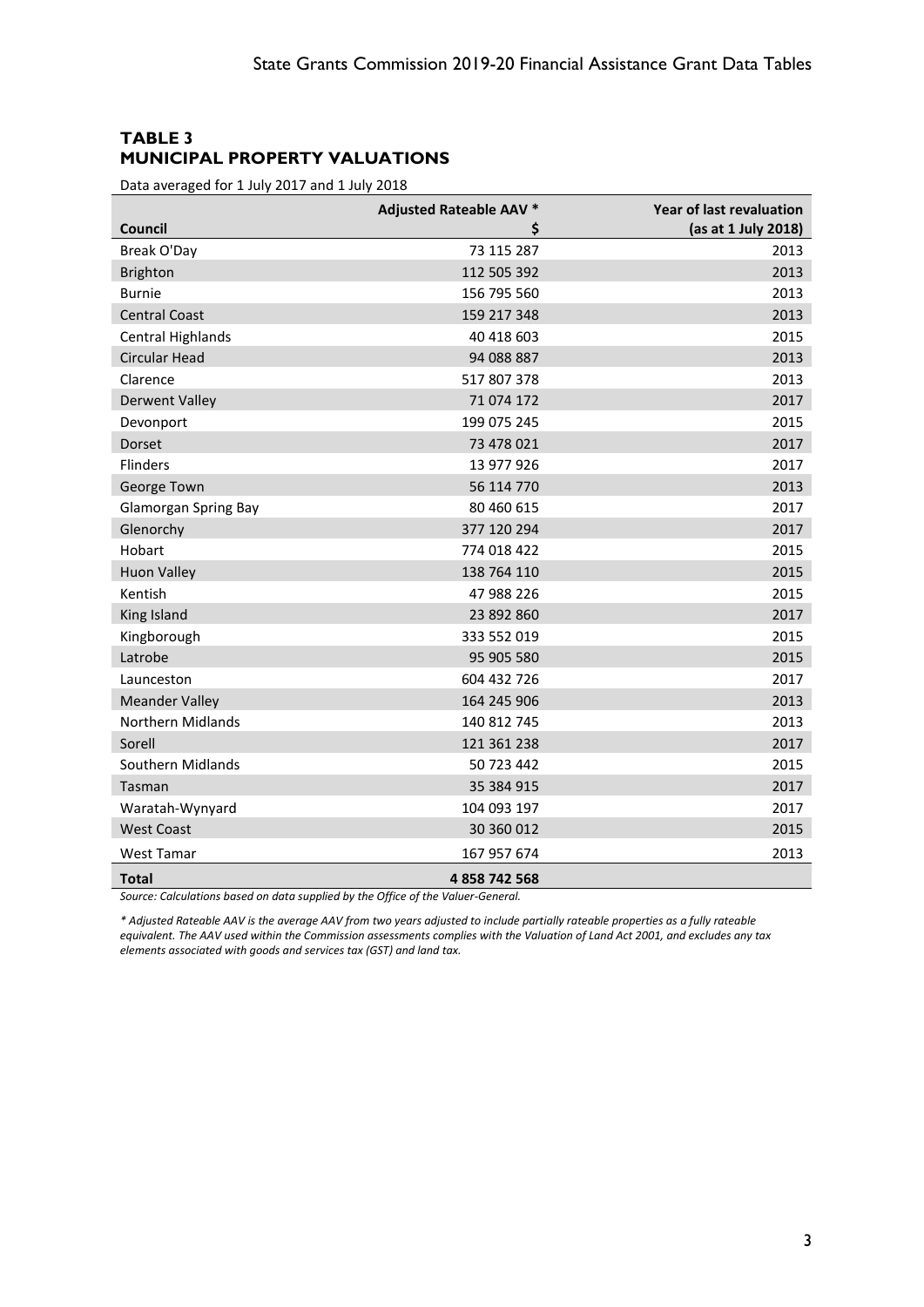## <span id="page-7-0"></span>**TABLE 4 TOTAL ASSESSED REVENUES 2017-18**

Used as part of the 2019-20 Assessments\*

|                             | General              | Garbage        | <b>User Fees</b> | <b>Other</b> | <b>Total</b>    |
|-----------------------------|----------------------|----------------|------------------|--------------|-----------------|
|                             | <b>Rates and</b>     | <b>Charges</b> | (net of          | Revenue **   | <b>Assessed</b> |
|                             | <b>Special Rates</b> |                | parking)         |              | Revenue         |
| Council                     | \$                   | \$             | \$               | \$           | \$              |
| Break O'Day                 | 6 853 504            | 1580044        | 959 093          | 260 701      | 9 653 342       |
| <b>Brighton</b>             | 6 934 494            | 1 183 598      | 2 793 891        | $-520648$    | 10 391 335      |
| <b>Burnie</b>               | 16 731 410           | 3 877 137      | 4 147 203        | $-235119$    | 24 520 631      |
| <b>Central Coast</b>        | 12 700 458           | 1661418        | 3 941 642        | 1519217      | 19 822 735      |
| <b>Central Highlands</b>    | 2 691 103            | 567 630        | 304 250          | 577055       | 4 140 038       |
| Circular Head               | 7 132 466            | 971 228        | 1764 403         | 695 894      | 10 563 991      |
| Clarence                    | 38 378 891           | 4 803 613      | 6 009 247        | 3 248 880    | 52 440 631      |
| <b>Derwent Valley</b>       | 5786089              | 831023         | 1875 540         | $-83313$     | 8 409 339       |
| Devonport                   | 21 068 187           | 3 5 6 7 2 1 5  | 3 991 747        | $-696246$    | 27 930 903      |
| Dorset                      | 5 684 000            | 1 146 000      | 1 1 1 3 0 0 0    | 374 000      | 8 317 000       |
| Flinders                    | 1 549 722            | 0              | 931 356          | $-20094$     | 2 460 985       |
| George Town                 | 6 809 639            | 903 116        | 159 679          | 549 438      | 8 4 2 1 8 7 2   |
| <b>Glamorgan Spring Bay</b> | 5 992 562            | 1 129 972      | 3 3 2 2 9 0 7    | $-2085$      | 10 443 356      |
| Glenorchy                   | 30 184 776           | 3 661 530      | 7 460 428        | 1787261      | 43 093 995      |
| Hobart                      | 65 951 318           | 6 288 750      | 16 872 641       | 2 476 084    | 91 588 793      |
| <b>Huon Valley</b>          | 10 905 418           | 1 129 163      | 5 286 538        | $-361227$    | 16 959 892      |
| Kentish                     | 4 3 5 5 3 4 5        | 606 969        | 312 229          | 433 099      | 5 707 642       |
| King Island                 | 2 018 046            | 329 936        | 2 201 351        | 596 935      | 5 146 268       |
| Kingborough                 | 23 053 455           | 2 176 968      | 7026807          | $-748056$    | 31 509 174      |
| Latrobe                     | 5 978 359            | 844 400        | 1834536          | 2 138 179    | 10 795 474      |
| Launceston                  | 54 078 779           | 3 479 845      | 17 667 783       | 2 065 724    | 77 292 131      |
| <b>Meander Valley</b>       | 9 3 68 7 7 5         | 1 438 909      | 1 3 2 1 3 2 1    | 921 808      | 13 050 813      |
| <b>Northern Midlands</b>    | 9 0 8 9 4 5 7        | 719841         | 2 099 190        | 44 132       | 11 952 620      |
| Sorell                      | 10 675 685           | 2 086 810      | 1633978          | $-2956355$   | 11 440 118      |
| Southern Midlands           | 4750983              | 252 164        | 841 499          | 771312       | 6 615 959       |
| Tasman                      | 3 980 026            | 638 872        | 747 000          | $-320711$    | 5 045 187       |
| Waratah-Wynyard             | 8716471              | 1841905        | 3 275 399        | $-39328$     | 13 794 447      |
| <b>West Coast</b>           | 5766653              | 877 278        | 889 293          | 704 213      | 8 237 437       |
| <b>West Tamar</b>           | 14 020 445           | 2 271 889      | 3 160 700        | 40 159       | 19 493 193      |
| Total                       | 401 206 517          | 50 867 223     | 103 944 652      | 13 220 909   | 569 239 301     |

*Source: Tasmanian Local Government Division – Consolidated Data Collection 2017-18*

*\* These are values for the 2017-18 year only. The Commission uses this data to calculate standardised revenues for each of the three base years (i.e. 2015-16, 2016-17 & 2017-18), the average of which is then used within the grant calculation.*

*\*\* Other Revenue is: Interest Received, Fines, Profit from Sale of Assets, Returns from Waste Management Authorities and Current Revenue NEC. Other revenue can be negative as it includes some offsets of revenue raised by Council, but not included by the Commission in its assessment of revenues.*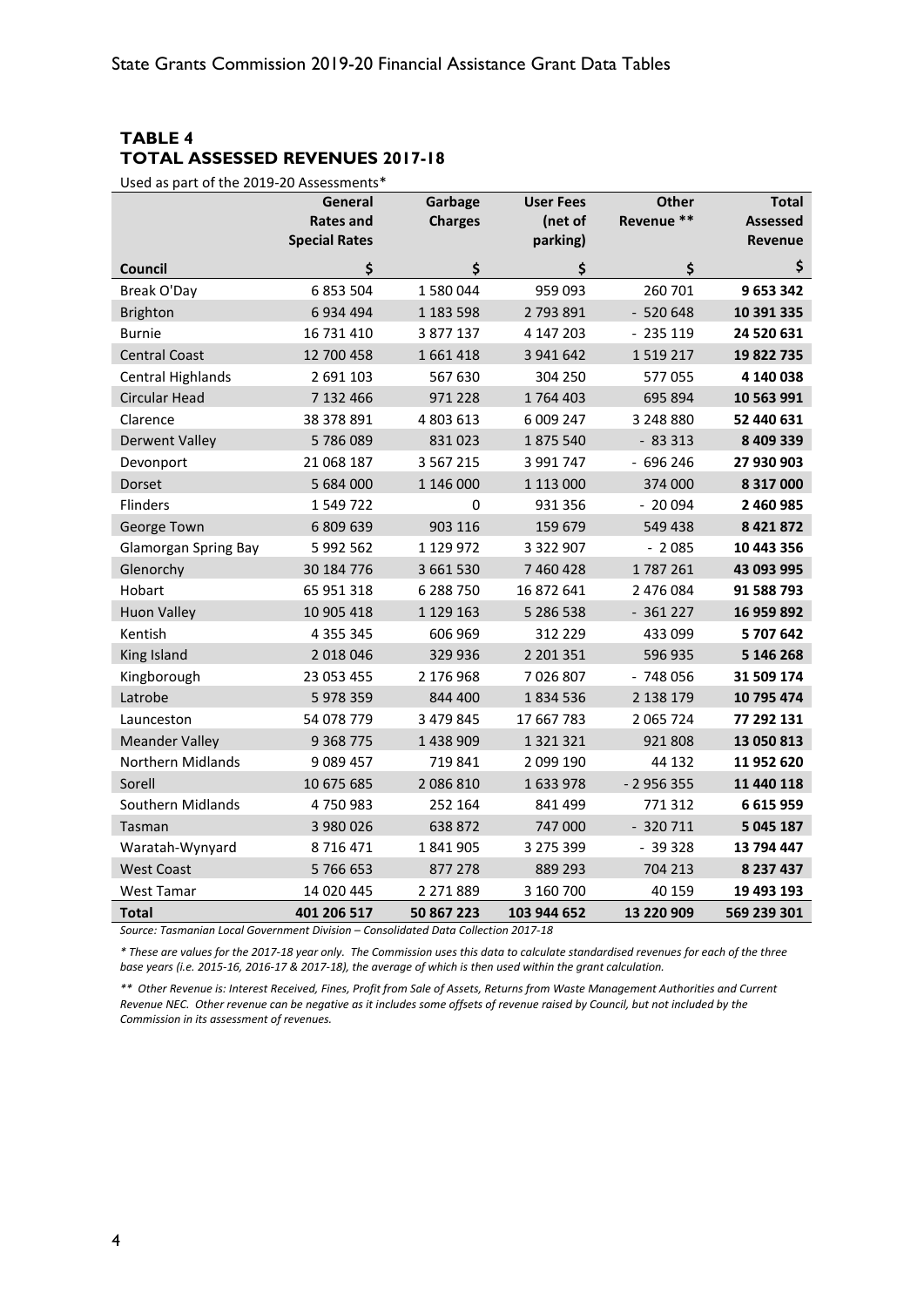## <span id="page-8-0"></span>**TABLE 5 STANDARDISED REVENUE AND OTHER FINANCIAL SUPPORT 2017-18**

Used as part of the 2019-20 Assessments\*

|                             | <b>Standardised Revenue</b> |                 | <b>Other Financial</b><br><b>Support Treated by</b> |
|-----------------------------|-----------------------------|-----------------|-----------------------------------------------------|
|                             |                             | Minimum Grant** | Inclusion***                                        |
| Council                     | \$                          | S               | S                                                   |
| Break O'Day                 | 8 5 6 0 2 2                 | 127827          | 2719640                                             |
| <b>Brighton</b>             | 13 180 877                  | 349 716         | 1722708                                             |
| <b>Burnie</b>               | 18 369 814                  | 398 903         | 2 858 768                                           |
| <b>Central Coast</b>        | 18 653 545                  | 454 101         | 4 017 829                                           |
| Central Highlands           | 4735352                     | 44 3 36         | 2 051 068                                           |
| Circular Head               | 11 023 241                  | 168 826         | 3 307 411                                           |
| Clarence                    | 60 665 142                  | 1 153 678       | 5 441 832                                           |
| <b>Derwent Valley</b>       | 8 3 2 6 8 8 9               | 210 344         | 1671746                                             |
| Devonport                   | 23 323 206                  | 524 761         | 3 3 3 6 4 2 3                                       |
| Dorset                      | 8 608 519                   | 139 186         | 2 859 556                                           |
| Flinders                    | 1637622                     | 19546           | 1 001 959                                           |
| George Town                 | 6 574 280                   | 141 901         | 1 461 092                                           |
| <b>Glamorgan Spring Bay</b> | 9 4 2 6 5 8 4               | 94 4 14         | 1856887                                             |
| Glenorchy                   | 44 182 562                  | 969 845         | 5 216 257                                           |
| Hobart                      | 90 682 249                  | 1081795         | 5 5 8 2 4 9 8                                       |
| <b>Huon Valley</b>          | 16 257 290                  | 350 690         | 2786789                                             |
| Kentish                     | 5 622 192                   | 130 978         | 1764286                                             |
| King Island                 | 2799233                     | 33 4 54         | 1 394 032                                           |
| Kingborough                 | 39 078 201                  | 761 408         | 3749842                                             |
| Latrobe                     | 11 236 081                  | 230 242         | 1 567 333                                           |
| Launceston                  | 70 813 972                  | 1 388 833       | 8 133 846                                           |
| <b>Meander Valley</b>       | 19 242 679                  | 405 909         | 3759595                                             |
| Northern Midlands           | 16 497 303                  | 272 112         | 3 852 155                                           |
| Sorell                      | 14 218 408                  | 303 618         | 1783689                                             |
| Southern Midlands           | 5 942 644                   | 126 501         | 2 346 535                                           |
| Tasman                      | 4 145 617                   | 49 5 18         | 690 125                                             |
| Waratah-Wynyard             | 12 195 324                  | 285 854         | 2 714 532                                           |
| <b>West Coast</b>           | 3 556 910                   | 86 559          | 1 424 400                                           |
| <b>West Tamar</b>           | 19 677 542                  | 491 680         | 2 682 057                                           |
| Total                       | 569 239 301                 | 10 796 535      | 83 754 890                                          |

*\* These are values for the 2017-18 year only. The Commission calculates a three year average of Standardised Revenue, Minimum Grant and Other Financial Support (i.e. 2015-16, 2016-17 & 2017-18) which is then used within the grant calculation.*

*\*\* The Per Capita Minimum Grant for 2017-18 is also classed as Other Financial Support and treated by inclusion.* 

*\*\*\* This amount includes funds allocated to the Roads to Recovery (R2R) program for 2017-18 and reflects the Commission's decision to assume that councils receive R2R funds in equal annual instalments over the funding period. This amount also includes Road Grants, Heavy Vehicle Motor Tax Revenue payments and dividends and other returns from TasWater.*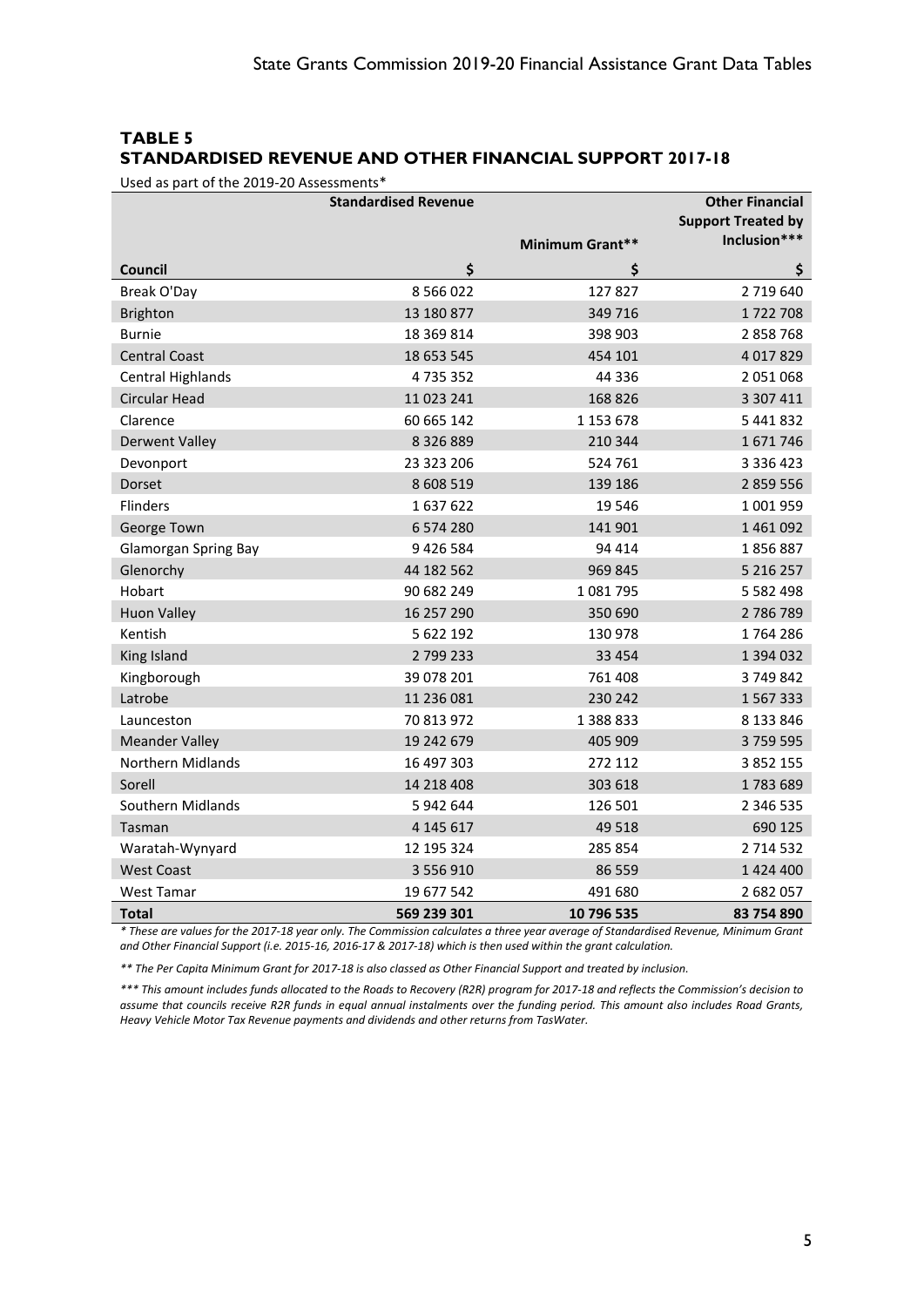## <span id="page-9-0"></span>**TABLE 6 STANDARD EXPENDITURE 2017-18**

Used as part of the 2019-20 Assessments\*

|                             | General       | <b>Health</b>      | Law Order     | <b>Planning and</b> | Waste              |
|-----------------------------|---------------|--------------------|---------------|---------------------|--------------------|
|                             | Admin-        | <b>Housing and</b> | and Public    | <b>Community</b>    | <b>Management</b>  |
|                             | istration     | Welfare            | <b>Safety</b> | <b>Amenities</b>    | and the            |
|                             |               |                    |               |                     | <b>Environment</b> |
| <b>Council</b>              | \$            | \$                 | \$            | \$                  | \$                 |
| Break O'Day                 | 1529857       | 306 301            | 96 358        | 665 601             | 1 120 584          |
| <b>Brighton</b>             | 4 245 403     | 849 996            | 267 397       | 1847065             | 3 109 657          |
| <b>Burnie</b>               | 4749628       | 950 949            | 299 155       | 2 066 440           | 3 478 990          |
| <b>Central Coast</b>        | 5 377 085     | 1076576            | 338 675       | 2 339 430           | 3 938 587          |
| <b>Central Highlands</b>    | 526 318       | 105 377            | 33 150        | 228 987             | 385 515            |
| Circular Head               | 1980075       | 396 442            | 124 715       | 861 479             | 1 450 358          |
| Clarence                    | 13 979 096    | 2798832            | 880 473       | 6 081 942           | 10 239 356         |
| <b>Derwent Valley</b>       | 2 5 2 6 0 3 2 | 505 751            | 159 102       | 1 099 011           | 1850259            |
| Devonport                   | 6 238 980     | 1 249 141          | 392 962       | 2 714 418           | 4 5 6 9 9 0 5      |
| Dorset                      | 1632961       | 326 944            | 102 852       | 710 459             | 1 196 105          |
| Flinders                    | 242 293       | 48 511             | 15 26 1       | 105 415             | 177 474            |
| George Town                 | 1701451       | 340 657            | 107 166       | 740 257             | 1 246 272          |
| <b>Glamorgan Spring Bay</b> | 1 111 552     | 222 550            | 70 011        | 483 608             | 814 186            |
| Glenorchy ***               | 11 693 884    | 2 341 297          | 736 539       | 5 087 705           | 8 5 6 5 4 9 3      |
| Hobart                      | 13 178 572    | 2 638 555          | 830 052       | 5733654             | 9652992            |
| <b>Huon Valley</b>          | 4 226 992     | 846 309            | 266 237       | 1839054             | 3 096 171          |
| Kentish                     | 1552442       | 310823             | 97 780        | 675 427             | 1 137 127          |
| King Island                 | 393 020       | 78 689             | 24 754        | 170 993             | 287878             |
| Kingborough                 | 9 2 6 3 10 0  | 1854616            | 583 436       | 4 030 134           | 6785001            |
| Latrobe                     | 2781090       | 556 817            | 175 167       | 1 209 980           | 2 037 083          |
| Launceston                  | 16 557 662    | 3 3 1 5 1 0 1      | 1042884       | 7 203 808           | 12 128 095         |
| <b>Meander Valley</b>       | 4 839 229     | 968 889            | 304 799       | 2 105 423           | 3 544 621          |
| Northern Midlands           | 3 264 939     | 653 692            | 205 642       | 1 420 490           | 2 391 491          |
| Sorell                      | 3735778       | 747 961            | 235 298       | 1625340             | 2736369            |
| Southern Midlands           | 1501872       | 300 698            | 94 5 95       | 653 426             | 1 100 086          |
| Tasman                      | 590 144       | 118 156            | 37 170        | 256 756             | 432 266            |
| Waratah-Wynyard             | 3 3 8 7 6 8 2 | 678 266            | 213 373       | 1 473 892           | 2 481 396          |
| <b>West Coast</b>           | 1022933       | 204 807            | 64 429        | 445 051             | 749 274            |
| <b>West Tamar</b>           | 5 834 913     | 1 168 240          | 367 512       | 2 538 619           | 4 273 936          |
| Total                       | 129 664 984   | 25 960 941         | 8 166 943     | 56 413 866          | 94 976 526         |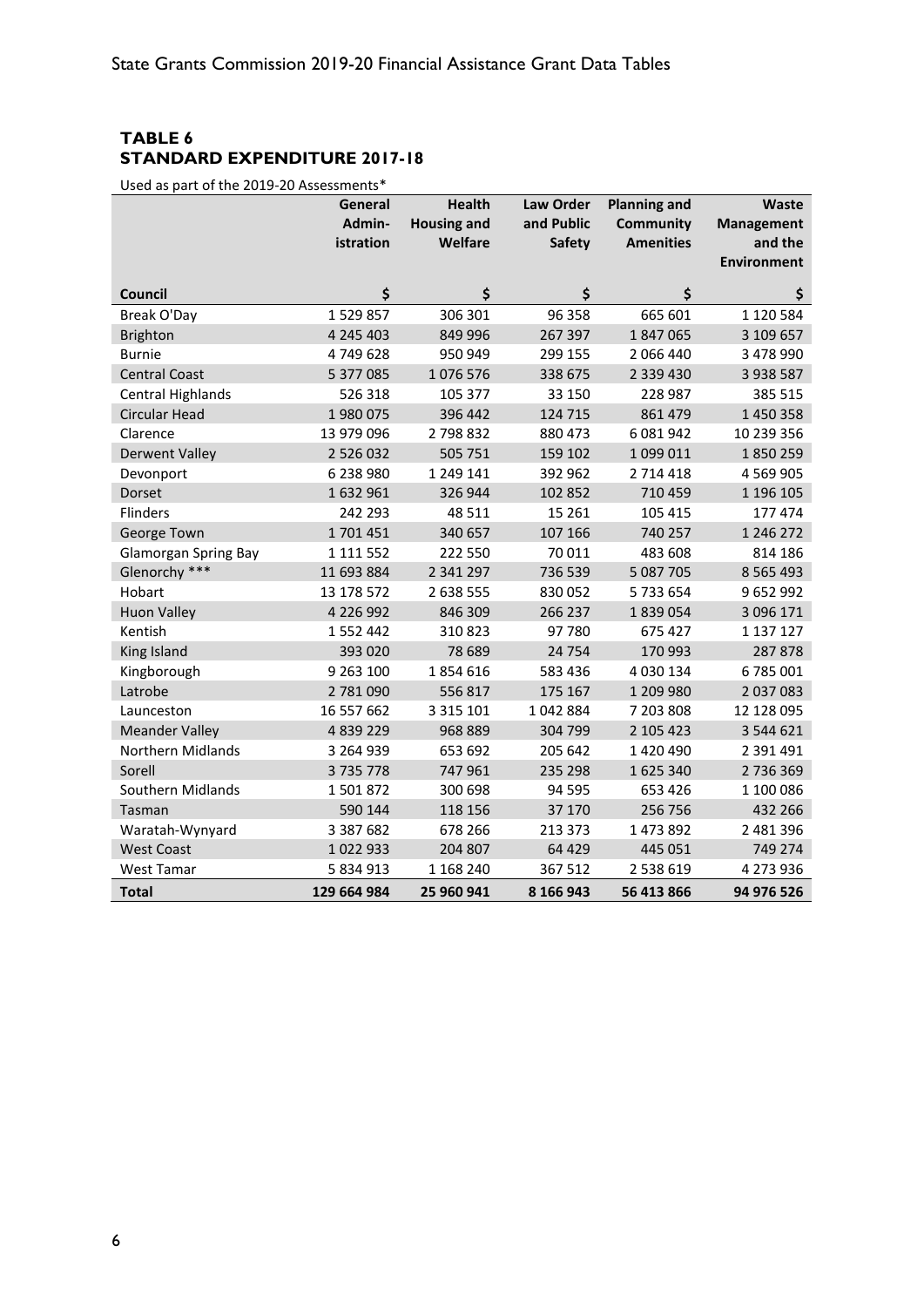## **TABLE 6 STANDARD EXPENDITURE 2017-18 (CONTINUED)**

Used as part of the 2019-20 Assessments\*

|                             | Recreation    | <b>Other Non-</b> | <b>Total Non-</b> | <b>Roads</b>  | <b>Total</b> |
|-----------------------------|---------------|-------------------|-------------------|---------------|--------------|
|                             | and Culture   | <b>Roads</b>      | <b>Roads</b>      | "Standard"    | including    |
|                             |               |                   |                   | $**$          | <b>Roads</b> |
|                             |               |                   |                   |               |              |
| <b>Council</b>              | \$            | \$                | \$                | \$            | \$           |
| Break O'Day                 | 1488801       | 586 116           | 5793619           | 6 212 839     | 12 006 458   |
| <b>Brighton</b>             | 4 131 471     | 1626490           | 16 077 478        | 2 8 2 4 6 9 6 | 18 902 174   |
| <b>Burnie</b>               | 4 622 164     | 1819668           | 17 986 993        | 4 872 035     | 22 859 028   |
| <b>Central Coast</b>        | 5 232 782     | 2 060 058         | 20 363 194        | 8 293 799     | 28 656 994   |
| <b>Central Highlands</b>    | 512 193       | 201 642           | 1993 183          | 6 131 956     | 8 125 139    |
| Circular Head               | 1926937       | 758 602           | 7 498 609         | 6 995 289     | 14 493 897   |
| Clarence                    | 13 603 944    | 5 3 5 5 6 4 3     | 52 939 286        | 7735859       | 60 675 145   |
| <b>Derwent Valley</b>       | 2 458 242     | 967 768           | 9 5 6 1 6 5       | 3 3 1 5 7 2   | 12 877 737   |
| Devonport                   | 6 071 547     | 2 390 266         | 23 627 218        | 4795789       | 28 423 007   |
| Dorset                      | 1 589 137     | 625 617           | 6 184 075         | 6 6 14 7 9 2  | 12 798 867   |
| <b>Flinders</b>             | 235 791       | 92 827            | 917 571           | 2 805 794     | 3723365      |
| George Town                 | 1655790       | 651856            | 6 443 449         | 3 412 340     | 9855788      |
| <b>Glamorgan Spring Bay</b> | 1081722       | 425 856           | 4 209 484         | 4 3 2 1 0 8 6 | 8 530 570    |
| Glenorchy                   | 11 380 059    | 4 480 137         | 44 285 114        | 6 389 178     | 50 674 292   |
| Hobart                      | 12 824 903    | 5 048 948         | 49 907 676        | 6 9 69 0 26   | 56 876 702   |
| <b>Huon Valley</b>          | 4 113 554     | 1619437           | 16 007 754        | 6 613 233     | 22 620 987   |
| Kentish                     | 1510780       | 594 768           | 5 879 147         | 4 5 28 6 32   | 10 407 780   |
| King Island                 | 382 473       | 150 573           | 1488380           | 3 600 684     | 5 089 064    |
| Kingborough                 | 9 0 1 4 5 0 9 | 3 548 860         | 35 079 656        | 6 818 579     | 41 898 235   |
| Latrobe                     | 2 706 455     | 1065486           | 10 532 078        | 3 459 841     | 13 991 918   |
| Launceston                  | 16 113 309    | 6 343 538         | 62 704 397        | 11 910 165    | 74 614 562   |
| <b>Meander Valley</b>       | 4709361       | 1853996           | 18 326 317        | 9 205 435     | 27 531 752   |
| <b>Northern Midlands</b>    | 3 177 319     | 1 250 857         | 12 364 431        | 10 113 875    | 22 478 305   |
| Sorell                      | 3 635 522     | 1 431 244         | 14 147 512        | 4 542 482     | 18 689 994   |
| Southern Midlands           | 1461567       | 575 394           | 5 687 638         | 7 145 762     | 12 833 400   |
| Tasman                      | 574 306       | 226 095           | 2 2 3 4 8 9 4     | 2 3 3 4 4 6 7 | 4 569 361    |
| Waratah-Wynyard             | 3 296 767     | 1 297 882         | 12 829 259        | 5 744 155     | 18 573 413   |
| <b>West Coast</b>           | 995 480       | 391 904           | 3 873 878         | 3 006 767     | 6 880 646    |
| <b>West Tamar</b>           | 5 678 324     | 2 235 460         | 22 097 004        | 5 811 955     | 27 908 959   |
| Total                       | 126 185 208   | 49 676 989        | 491 045 457       | 166 522 082   | 657 567 539  |

*\* These are values for the 2017-18 year only. The Commission uses standard expenditure data to calculate standardised expenditure for each council for the three base years (i.e. 2015-16, 2016-17 & 2017-18), which is then averaged and used within the grant calculation.*

*\*\* "Standard" Expenditure for Roads is not calculated in the Equalisation Model. These figures are the RPM outcomes modified by removal of cost adjustors and normalised to the total for all actual roads expenditure. This measure is included here to enable a complete comparison of standard expenditure outcomes.*

*\*\*\* Waste Management and the Environment excludes a material abnormal asset write off (\$12.45 million) by Glenorchy City Council relating to the write off of the Derwent Park Stormwater Reuse Scheme in June 2018.*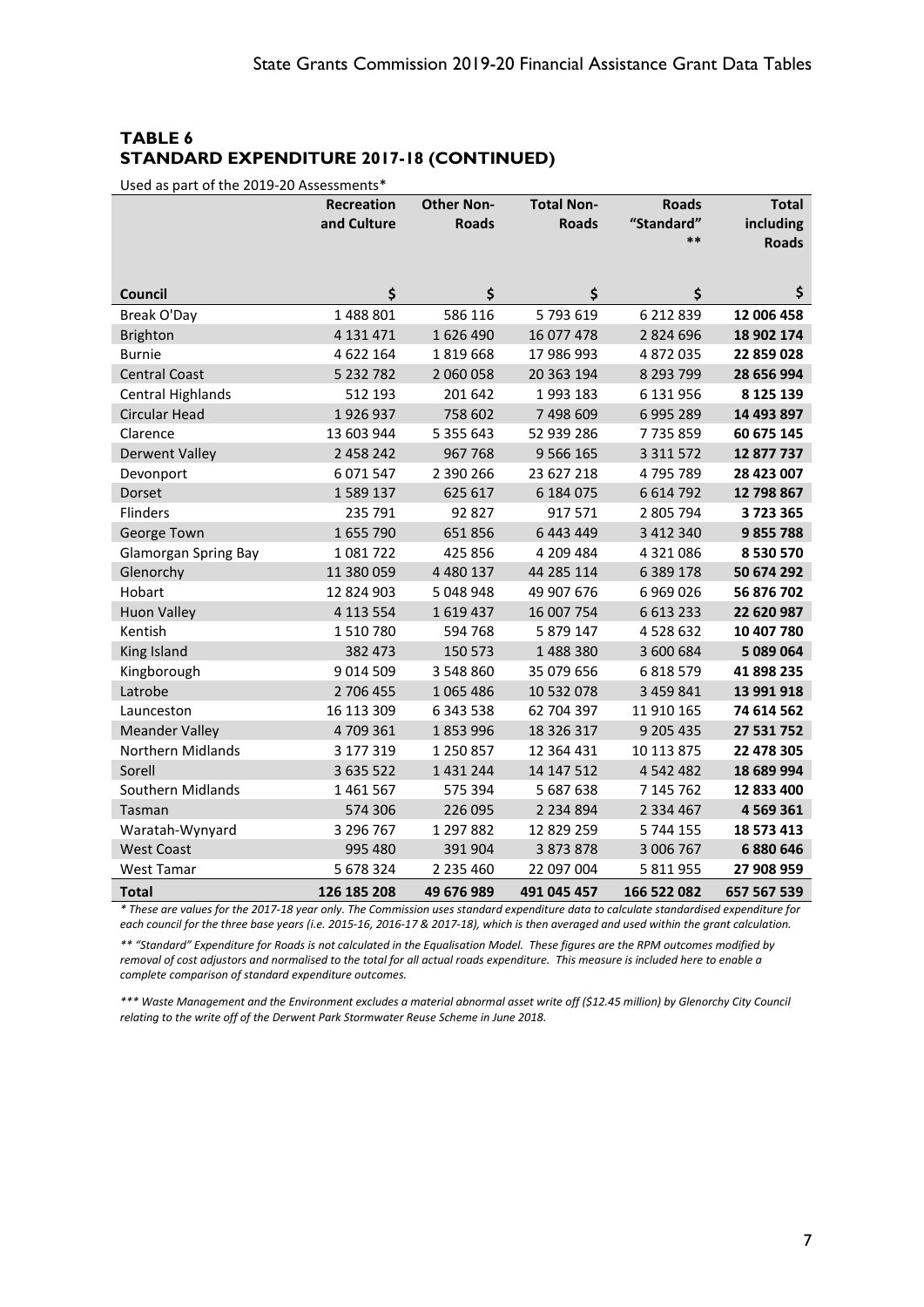## <span id="page-11-0"></span>**TABLE 7 STANDARDISED EXPENDITURE 2017-18**

Used as part of the 2019-20 Assessments\*

|                             | General               | <b>Health</b>      | <b>Law Order</b>   | <b>Planning</b>                      | Waste                         |
|-----------------------------|-----------------------|--------------------|--------------------|--------------------------------------|-------------------------------|
|                             | <b>Administration</b> | <b>Housing and</b> | and Public         | and                                  | <b>Management</b>             |
|                             |                       | Welfare            | <b>Safety</b>      | <b>Community</b><br><b>Amenities</b> | and the<br><b>Environment</b> |
|                             |                       |                    |                    |                                      |                               |
| Council                     | \$                    | \$                 | $\dot{\mathsf{S}}$ | \$                                   | \$                            |
| Break O'Day                 | 2736062               | 342 176            | 114 548            | 972 984                              | 1541018                       |
| <b>Brighton</b>             | 4 4 2 6 1 6 7         | 971 005            | 292 819            | 1676021                              | 2 852 918                     |
| <b>Burnie</b>               | 5 075 657             | 1013855            | 307 511            | 2 043 824                            | 3 386 438                     |
| <b>Central Coast</b>        | 5 5 1 5 6 3 9         | 1037648            | 322 571            | 2 3 1 4 3 0 4                        | 3 8 1 6 2 3 1                 |
| Central Highlands           | 1 375 903             | 116 382            | 43 475             | 436 022                              | 725 373                       |
| Circular Head               | 3 016 618             | 377 990            | 119 487            | 1058521                              | 1680567                       |
| Clarence                    | 10 258 178            | 2 685 336          | 845 297            | 5 315 820                            | 9 143 997                     |
| <b>Derwent Valley</b>       | 3 200 292             | 549 996            | 169 486            | 1 118 007                            | 1881893                       |
| Devonport                   | 6 011 520             | 1 3 1 7 9 2 1      | 399 206            | 2 559 876                            | 4 281 110                     |
| Dorset                      | 2 678 695             | 333 147            | 111 557            | 949 919                              | 1 566 912                     |
| <b>Flinders</b>             | 807 369               | 47 40 6            | 14747              | 191 416                              | 284 015                       |
| George Town                 | 2 634 353             | 381 319            | 120 183            | 883 343                              | 1 460 482                     |
| <b>Glamorgan Spring Bay</b> | 2 2 10 9 37           | 212 495            | 87 190             | 846 052                              | 1 398 727                     |
| Glenorchy                   | 8 9 5 4 1 9 5         | 2 592 027          | 779 590            | 4 3 1 7 3 3 3                        | 7 409 285                     |
| Hobart                      | 9 9 68 2 44           | 2 431 621          | 734 962            | 5 345 664                            | 9 232 474                     |
| <b>Huon Valley</b>          | 4782949               | 870 607            | 287 095            | 2 016 330                            | 3 394 045                     |
| Kentish                     | 2 361 763             | 300 597            | 97 192             | 779 827                              | 1 294 176                     |
| King Island                 | 1 111 489             | 67725              | 20 6 16            | 289 425                              | 400 658                       |
| Kingborough                 | 7 933 959             | 1688030            | 534 713            | 3 769 118                            | 6 4 6 1 4 0 6                 |
| Latrobe                     | 3 568 049             | 515 780            | 163 392            | 1 3 1 9 4 7 1                        | 2 199 548                     |
| Launceston                  | 11 820 691            | 3 459 261          | 1 0 6 4 5 7 2      | 6 434 692                            | 10 972 072                    |
| <b>Meander Valley</b>       | 5 053 022             | 890 853            | 305 272            | 2 2 6 4 4 9 9                        | 3776613                       |
| Northern Midlands           | 3 857 450             | 619 717            | 201 024            | 1 508 156                            | 2 533 739                     |
| Sorell                      | 4 396 340             | 732 256            | 231 090            | 1716903                              | 2 912 750                     |
| Southern Midlands           | 2 351 040             | 294 476            | 104 085            | 835 723                              | 1 373 735                     |
| Tasman                      | 1 442 955             | 118 594            | 41943              | 440 806                              | 724 911                       |
| Waratah-Wynyard             | 4 162 324             | 671894             | 212 069            | 1613367                              | 2 647 215                     |
| <b>West Coast</b>           | 2 088 039             | 231 962            | 83 250             | 774 055                              | 1 2 2 5 7 2 1                 |
| West Tamar                  | 5 865 085             | 1088865            | 358 002            | 2 620 387                            | 4 398 499                     |
| Total                       | 129 664 984           | 25 960 941         | 8 166 943          | 56 413 866                           | 94 976 526                    |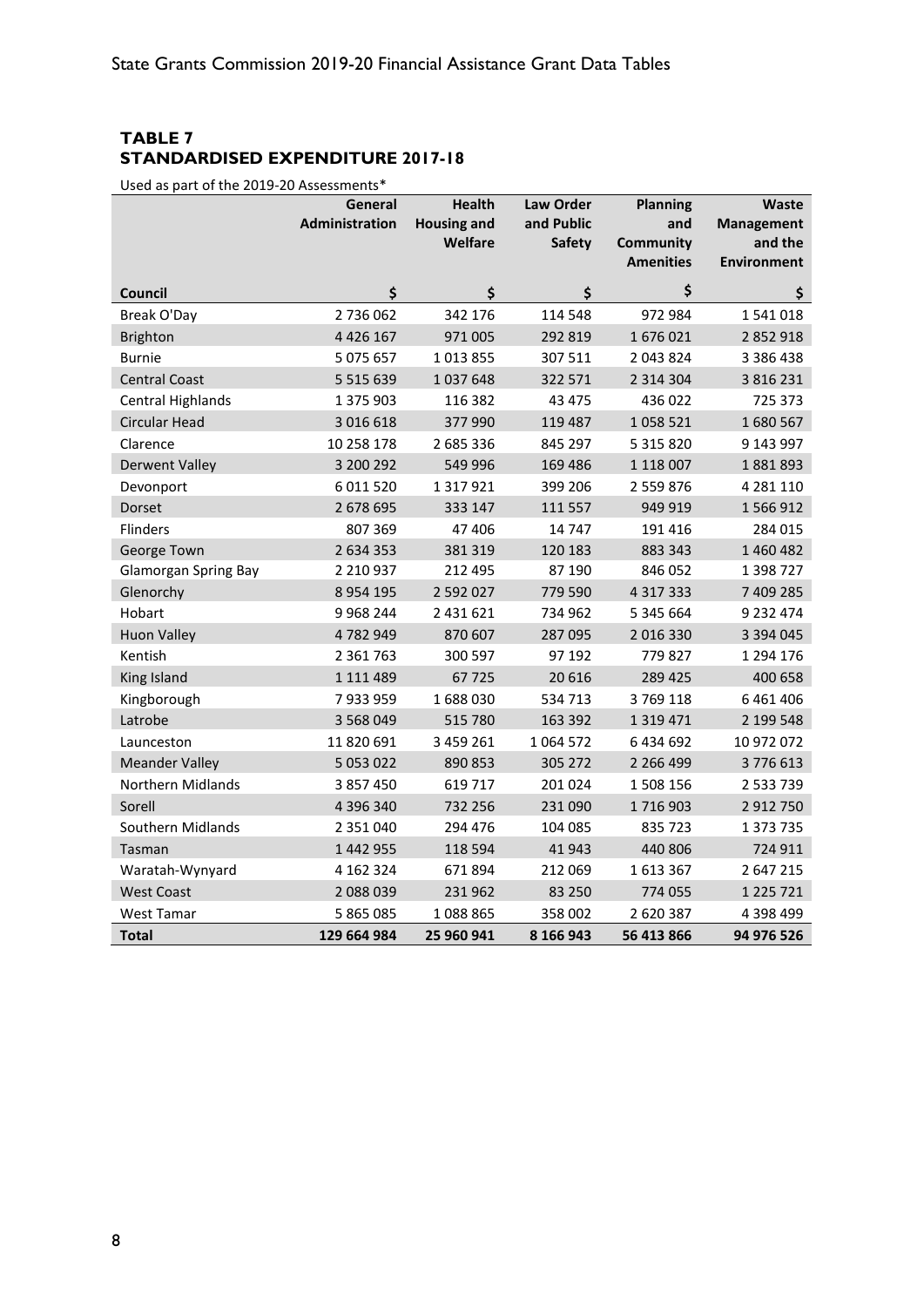## **TABLE 7 STANDARDISED EXPENDITURE 2017-18 (CONTINUED)**

Used as part of the 2019-20 Assessments\*

|                             | <b>Recreation</b> | <b>Other Non-</b> | <b>Total Non-</b> | <b>Roads</b>  | <b>Total</b> |
|-----------------------------|-------------------|-------------------|-------------------|---------------|--------------|
|                             | and Culture       | <b>Roads</b>      | <b>Roads</b>      |               | including    |
|                             |                   |                   |                   |               | <b>Roads</b> |
|                             |                   |                   |                   |               |              |
| Council                     | \$                | \$                | \$                | \$            | \$           |
| Break O'Day                 | 2029643           | 586 116           | 8 3 2 2 5 4 6     | 6 485 274     | 14 807 820   |
| <b>Brighton</b>             | 3 3 4 1 7 7 3     | 1626490           | 15 187 193        | 2 507 567     | 17 694 760   |
| <b>Burnie</b>               | 4624921           | 1819668           | 18 271 874        | 4 9 64 5 28   | 23 236 402   |
| <b>Central Coast</b>        | 4 660 947         | 2 060 058         | 19 727 399        | 8 092 110     | 27 819 510   |
| <b>Central Highlands</b>    | 924 812           | 201 642           | 3 823 609         | 6 0 6 2 8 1 5 | 9886424      |
| Circular Head               | 2 177 797         | 758 602           | 9 189 583         | 8 3 3 1 5 4 3 | 17 521 126   |
| Clarence                    | 12 047 303        | 5 355 643         | 45 651 574        | 6775252       | 52 426 827   |
| <b>Derwent Valley</b>       | 2 2 5 8 5 0 0     | 967 768           | 10 145 942        | 3 851 715     | 13 997 657   |
| Devonport                   | 5 795 941         | 2 390 266         | 22 755 840        | 4 821 351     | 27 577 190   |
| <b>Dorset</b>               | 1968 165          | 625 617           | 8 2 3 4 0 1 1     | 7762182       | 15 996 193   |
| <b>Flinders</b>             | 404 920           | 92 827            | 1842698           | 3 062 039     | 4 904 737    |
| George Town                 | 1812682           | 651856            | 7 944 218         | 3 266 149     | 11 210 367   |
| <b>Glamorgan Spring Bay</b> | 1785837           | 425 856           | 6 967 093         | 4 163 583     | 11 130 676   |
| Glenorchy                   | 9788245           | 4 4 8 0 1 3 7     | 38 320 812        | 5 851 032     | 44 171 844   |
| Hobart                      | 12 105 065        | 5 048 948         | 44 866 977        | 6 675 648     | 51 542 625   |
| <b>Huon Valley</b>          | 4 104 734         | 1619437           | 17 075 199        | 6775925       | 23 851 124   |
| Kentish                     | 1595427           | 594 768           | 7 023 750         | 4 9 29 8 14   | 11 953 564   |
| King Island                 | 609 691           | 150 573           | 2 650 177         | 4 304 729     | 6954906      |
| Kingborough                 | 7 542 395         | 3 548 860         | 31 478 480        | 6 217 008     | 37 695 488   |
| Latrobe                     | 2 684 671         | 1065486           | 11 516 397        | 3 200 311     | 14 716 709   |
| Launceston                  | 19 900 184        | 6 343 538         | 59 995 009        | 12 020 001    | 72 015 010   |
| <b>Meander Valley</b>       | 4 605 595         | 1853996           | 18 751 849        | 8 953 101     | 27 704 951   |
| <b>Northern Midlands</b>    | 3 060 317         | 1 250 857         | 13 031 260        | 9 839 113     | 22 870 373   |
| Sorell                      | 3 482 088         | 1 431 244         | 14 902 671        | 4 237 062     | 19 139 733   |
| Southern Midlands           | 1725304           | 575 394           | 7 259 757         | 6 815 855     | 14 075 612   |
| Tasman                      | 929 393           | 226 095           | 3 9 2 4 6 9 7     | 2 272 117     | 6 196 814    |
| Waratah-Wynyard             | 3 283 881         | 1 297 882         | 13 888 631        | 5 896 112     | 19 784 744   |
| <b>West Coast</b>           | 1633294           | 391 904           | 6 428 225         | 3 011 131     | 9 439 356    |
| West Tamar                  | 5 301 684         | 2 235 460         | 21 867 983        | 5 377 016     | 27 244 999   |
| Total                       | 126 185 208       | 49 676 989        | 491 045 457       | 166 522 082   | 657 567 539  |

*\* These are the values for 2017-18 only. The grant calculations use an average of the most recent three years' values (i.e. 2015-16, 2016-17 & 2017-18)*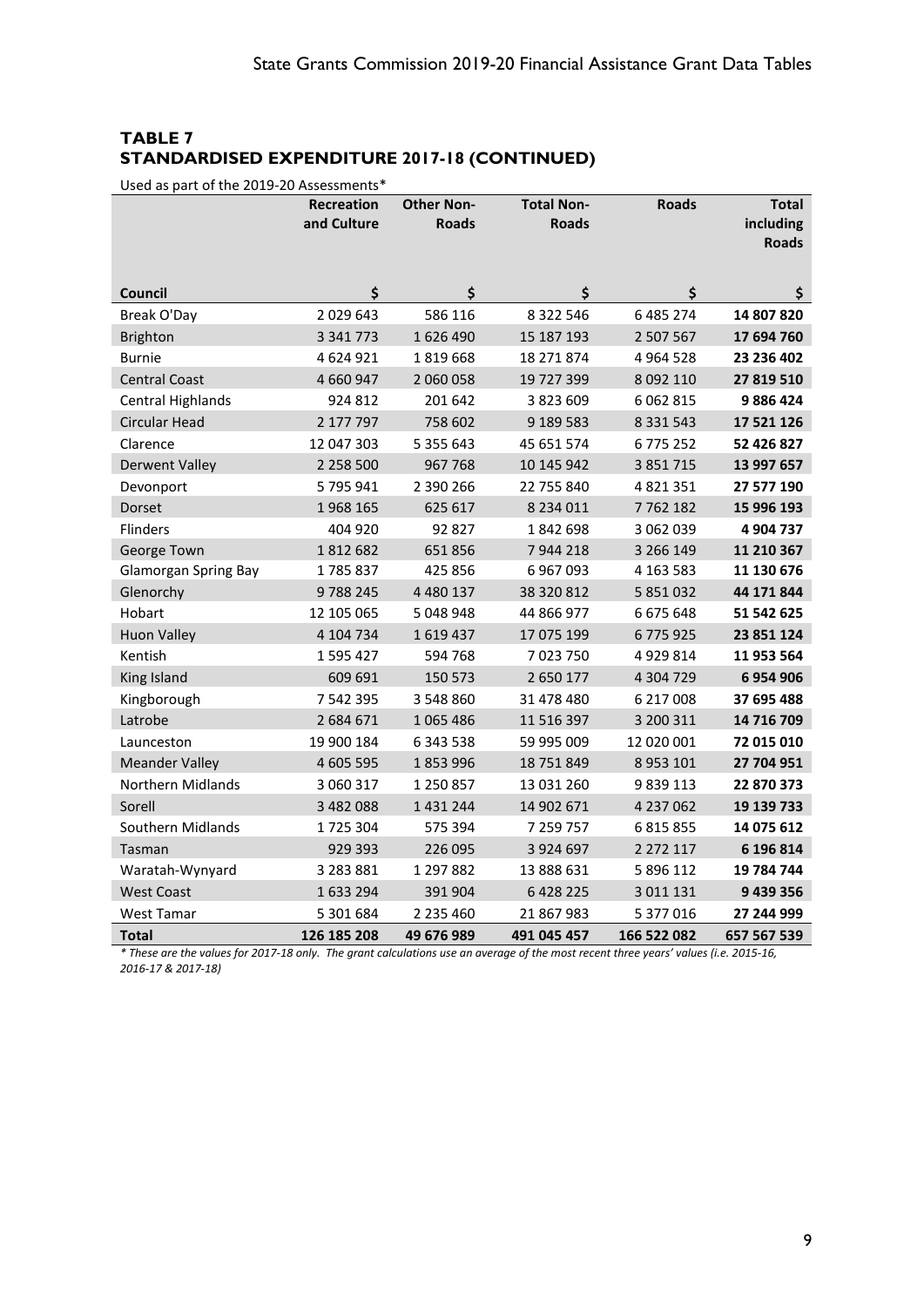## <span id="page-13-0"></span>**TABLE 8 BASE GRANT MODEL COST ADJUSTORS 2017-18**

Used as part of the 2019-20 Assessments\*

| part or tric<br>Council     | <b>Absentee</b><br><b>Population</b> | <b>Climate</b> | <b>Dispersion</b> | Isolation | Population<br><b>Decline</b> | Regional<br><b>Responsibility</b> |
|-----------------------------|--------------------------------------|----------------|-------------------|-----------|------------------------------|-----------------------------------|
| Break O'Day                 | 1.18                                 | 1.00           | 1.05              | 1.09      | 1.00                         | 0.90                              |
| <b>Brighton</b>             | 0.96                                 | 1.00           | 0.96              | 0.99      | 1.00                         | 0.90                              |
| <b>Burnie</b>               | 0.99                                 | 1.00           | 0.96              | 1.02      | 1.01                         | 1.01                              |
| <b>Central Coast</b>        | 0.99                                 | 1.00           | 0.99              | 1.02      | 1.00                         | 0.90                              |
| <b>Central Highlands</b>    | 1.34                                 | 1.00           | 1.15              | 1.02      | 1.04                         | 0.90                              |
| Circular Head               | 1.04                                 | 1.00           | 1.00              | 1.07      | 1.02                         | 0.90                              |
| Clarence                    | 0.97                                 | 1.00           | 1.01              | 0.98      | 1.00                         | 1.01                              |
| <b>Derwent Valley</b>       | 0.98                                 | 1.00           | 0.98              | 1.00      | 1.00                         | 0.90                              |
| Devonport                   | 0.98                                 | 1.00           | 0.96              | 1.01      | 1.00                         | 1.01                              |
| Dorset                      | 1.09                                 | 1.00           | 1.05              | 1.03      | 1.04                         | 0.90                              |
| Flinders                    | 1.12                                 | 1.00           | 0.98              | 1.22      | 1.00                         | 0.90                              |
| George Town                 | 1.06                                 | 1.00           | 1.00              | 1.02      | 1.00                         | 0.90                              |
| <b>Glamorgan Spring Bay</b> | 1.26                                 | 1.00           | 1.20              | 1.03      | 1.00                         | 0.90                              |
| Glenorchy                   | 0.97                                 | 1.00           | 0.96              | 0.98      | 1.00                         | 1.01                              |
| Hobart                      | 0.99                                 | 1.00           | 0.96              | 0.98      | 1.00                         | 1.01                              |
| <b>Huon Valley</b>          | 1.03                                 | 1.00           | 1.05              | 1.00      | 1.00                         | 0.90                              |
| Kentish                     | 0.99                                 | 1.00           | 1.01              | 1.02      | 1.00                         | 0.90                              |
| King Island                 | 1.04                                 | 1.00           | 0.97              | 1.30      | 1.01                         | 0.90                              |
| Kingborough                 | 1.00                                 | 1.00           | 1.01              | 0.98      | 1.00                         | 0.90                              |
| Latrobe                     | 1.02                                 | 1.00           | 1.00              | 1.01      | 1.00                         | 0.90                              |
| Launceston                  | 0.98                                 | 1.00           | 0.98              | 0.99      | 1.00                         | 1.34                              |
| <b>Meander Valley</b>       | 0.98                                 | 1.00           | 1.08              | 1.01      | 1.00                         | 0.90                              |
| Northern Midlands           | 0.99                                 | 1.00           | 1.03              | 1.00      | 1.00                         | 0.90                              |
| Sorell                      | 1.04                                 | 1.00           | 1.01              | 0.99      | 1.00                         | 0.90                              |
| Southern Midlands           | 1.00                                 | 1.00           | 1.12              | 1.03      | 1.00                         | 0.90                              |
| Tasman                      | 1.28                                 | 1.00           | 1.04              | 1.04      | 1.00                         | 0.90                              |
| Waratah-Wynyard             | 1.01                                 | 1.00           | 1.01              | 1.03      | 1.02                         | 0.90                              |
| <b>West Coast</b>           | 1.14                                 | 1.10           | 1.10              | 1.10      | 1.05                         | 0.90                              |
| West Tamar                  | 1.01                                 | 1.00           | 1.05              | 1.00      | 1.00                         | 0.90                              |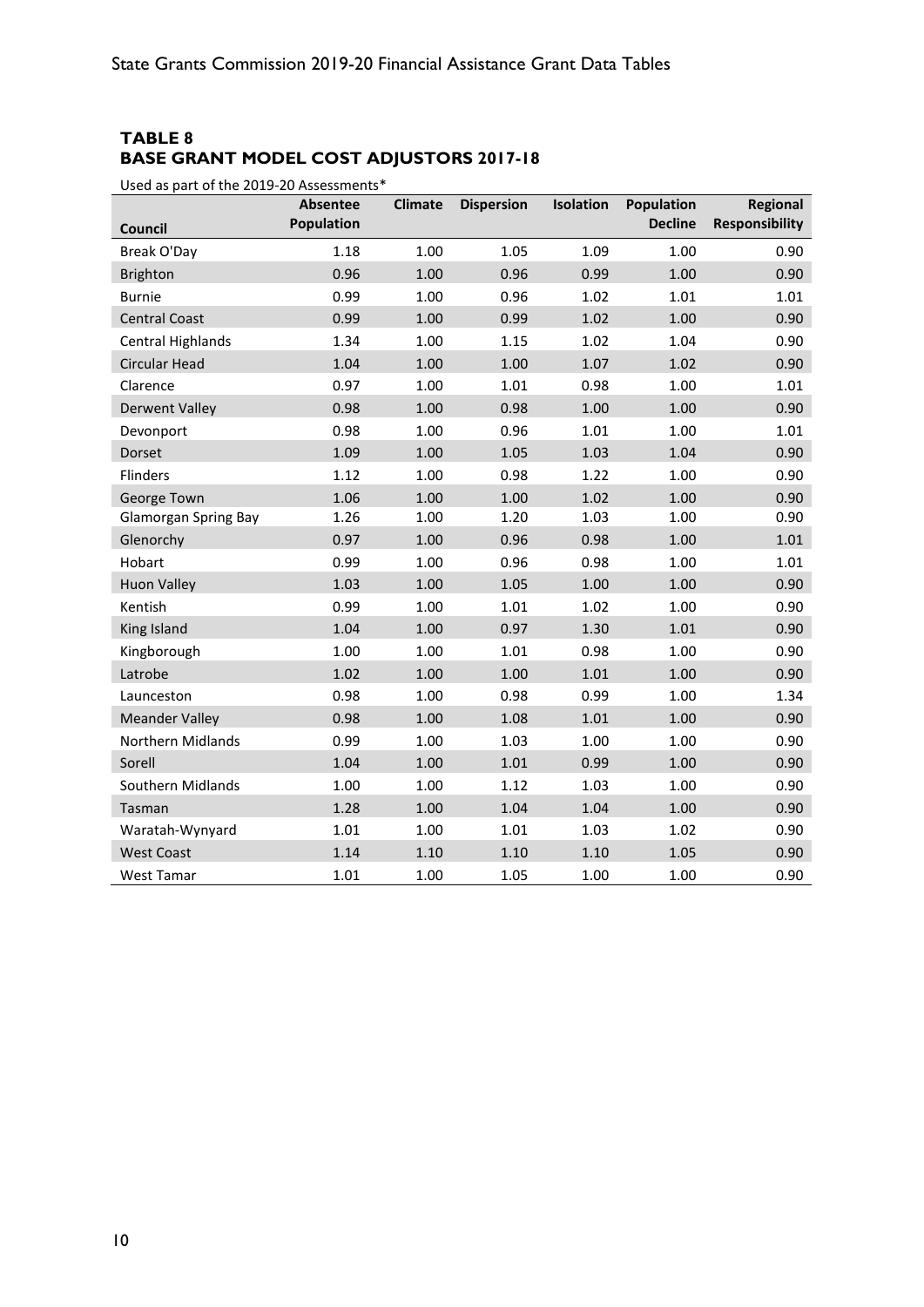## **TABLE 8 BASE GRANT MODEL COST ADJUSTORS 2017-18 (CONTINUED)**

Used as part of the 2019-20 Assessments\*

|                             | Scale -      | Scale -      | <b>Tourism</b> | <b>Unemployment</b> | <b>Worker Influx</b> |
|-----------------------------|--------------|--------------|----------------|---------------------|----------------------|
| Council                     | <b>Admin</b> | <b>Other</b> |                |                     |                      |
| Break O'Day                 | 1.52         | 1.13         | 1.02           | 1.11                | 1.00                 |
| <b>Brighton</b>             | 1.10         | 1.02         | 0.99           | 1.15                | 0.99                 |
| <b>Burnie</b>               | 1.06         | 1.01         | 1.00           | 1.06                | 1.00                 |
| <b>Central Coast</b>        | 1.02         | 1.00         | 1.00           | 0.96                | 0.99                 |
| <b>Central Highlands</b>    | 2.22         | 1.30         | 1.06           | 1.07                | 1.00                 |
| Circular Head               | 1.39         | 1.10         | $1.01\,$       | 0.93                | 1.00                 |
| Clarence                    | 0.78         | 0.95         | 0.99           | 0.96                | 0.98                 |
| <b>Derwent Valley</b>       | 1.29         | 1.07         | 1.00           | 1.09                | 0.99                 |
| Devonport                   | 0.98         | 0.99         | 1.00           | 1.06                | 1.00                 |
| Dorset                      | 1.48         | 1.12         | 1.02           | 0.98                | 1.00                 |
| Flinders                    | 3.00         | 1.50         | 1.01           | 0.98                | 1.00                 |
| George Town                 | 1.47         | 1.12         | 1.00           | 1.12                | 1.00                 |
| <b>Glamorgan Spring Bay</b> | 1.70         | 1.17         | 1.09           | 0.96                | 1.00                 |
| Glenorchy                   | 0.82         | 0.95         | 0.99           | 1.11                | 1.00                 |
| Hobart                      | 0.80         | 0.95         | 1.01           | 0.92                | 1.06                 |
| <b>Huon Valley</b>          | 1.10         | 1.03         | 1.00           | 1.03                | 0.99                 |
| Kentish                     | 1.52         | 1.13         | 1.02           | 0.97                | 0.99                 |
| King Island                 | 2.47         | 1.37         | 1.00           | 0.85                | 1.00                 |
| Kingborough                 | 0.87         | 0.97         | 0.99           | 0.91                | 0.98                 |
| Latrobe                     | 1.26         | 1.06         | 1.00           | 0.93                | 0.99                 |
| Launceston                  | 0.75         | 0.94         | 1.00           | 1.05                | 1.01                 |
| <b>Meander Valley</b>       | 1.05         | 1.01         | 1.00           | 0.92                | 0.99                 |
| Northern Midlands           | 1.19         | 1.05         | 1.00           | 0.95                | 0.99                 |
| Sorell                      | 1.15         | 1.04         | 0.99           | 0.98                | 0.99                 |
| Southern Midlands           | 1.53         | 1.13         | 1.00           | 0.98                | 0.99                 |
| Tasman                      | 2.13         | 1.28         | 1.08           | 1.01                | 1.00                 |
| Waratah-Wynyard             | 1.17         | 1.04         | 1.00           | 0.97                | 0.99                 |
| <b>West Coast</b>           | 1.75         | 1.19         | 1.06           | 1.08                | 1.00                 |
| <b>West Tamar</b>           | 1.00         | 1.00         | 0.99           | 0.93                | 0.98                 |

*\* These are the cost adjustors applied to 2017-18 standard expenditure only. Cost adjustors are calculated for each data year and applied to the standard expenditures to calculate standardised expenditure.*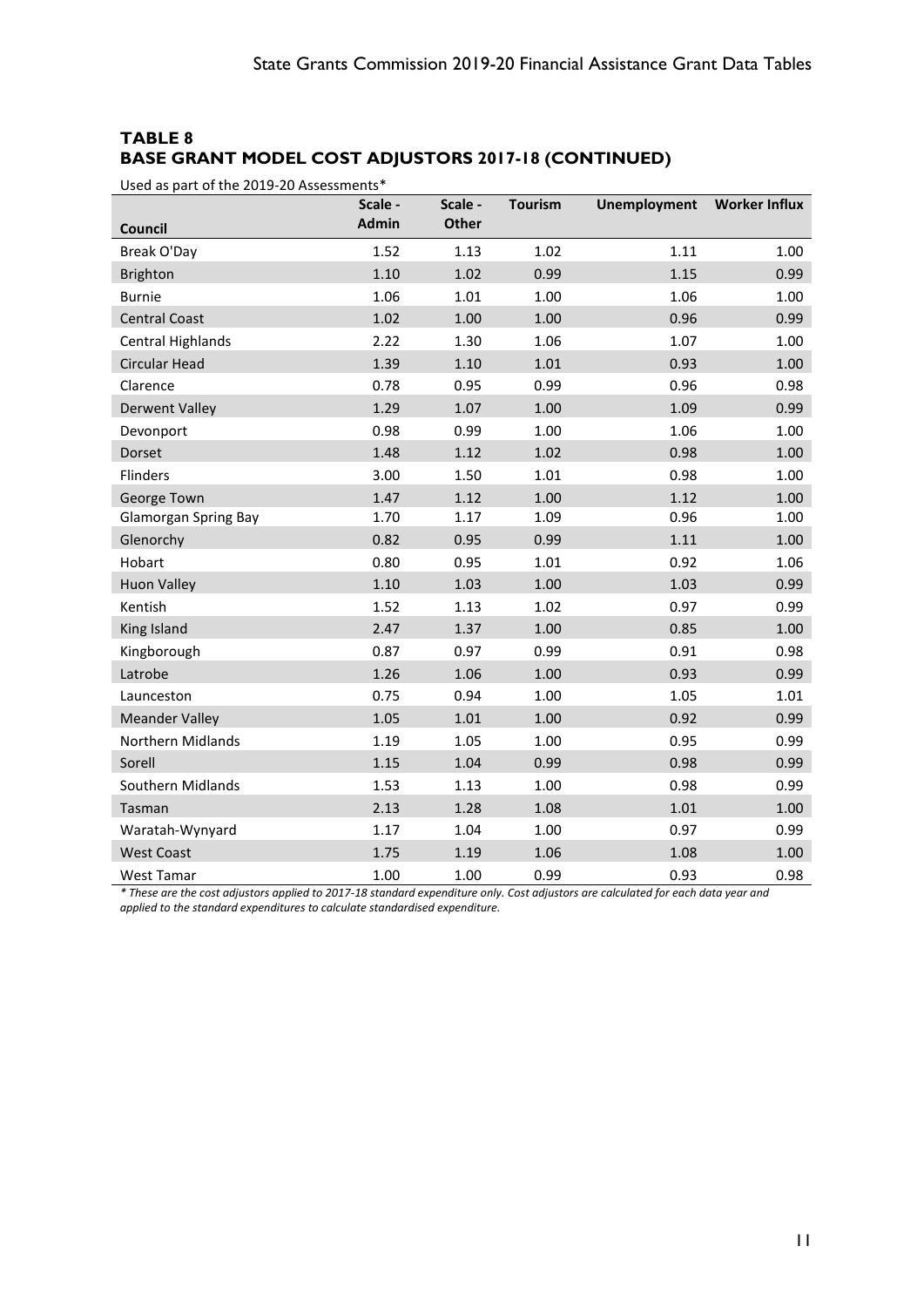#### <span id="page-15-0"></span>**TABLE 9 BASE GRANT MODEL COST ADJUSTOR IMPACTS**

|                             | General<br>Admin-<br>istration | <b>Health</b><br><b>Housing</b><br>and Welfare | <b>Law Order</b><br>and Public<br><b>Safety</b> | <b>Planning and</b><br>Community<br><b>Amenities</b> | Waste<br><b>Management</b><br>and the<br><b>Environment</b> |
|-----------------------------|--------------------------------|------------------------------------------------|-------------------------------------------------|------------------------------------------------------|-------------------------------------------------------------|
| Council                     | \$                             | \$                                             | \$                                              | \$                                                   | \$                                                          |
| Break O'Day                 | +1 206 205                     | $+35875$                                       | $+18142$                                        | +307052                                              | +419877                                                     |
| <b>Brighton</b>             | $+180764$                      | $+121009$                                      | $+25494$                                        | $-170549$                                            | $-255907$                                                   |
| <b>Burnie</b>               | +326029                        | $+62906$                                       | $+8367$                                         | $-22537$                                             | $-92419$                                                    |
| <b>Central Coast</b>        | +138554                        | $-38928$                                       | $-16070$                                        | $-24887$                                             | $-121954$                                                   |
| <b>Central Highlands</b>    | + 849 585                      | $+11005$                                       | $+10281$                                        | +206730                                              | +339345                                                     |
| Circular Head               | +1 036 543                     | $-18451$                                       | $-5244$                                         | +196926                                              | $+230014$                                                   |
| Clarence                    | -3 720 918                     | $-113495$                                      | $-35000$                                        | $-764907$                                            | $-1093315$                                                  |
| <b>Derwent Valley</b>       | $+674260$                      | $+44245$                                       | $+10381$                                        | +18977                                               | $+31602$                                                    |
| Devonport                   | $-227460$                      | +68780                                         | $+6227$                                         | $-154656$                                            | -288986                                                     |
| Dorset                      | +1 045 734                     | $+6203$                                        | $+8665$                                         | +239 188                                             | +370348                                                     |
| Flinders                    | +565076                        | $-1105$                                        | $-517$                                          | +85980                                               | +106507                                                     |
| George Town                 | +932902                        | $+40662$                                       | $+13022$                                        | $+ 143 123$                                          | $+214272$                                                   |
| <b>Glamorgan Spring Bay</b> | +1 099 385                     | $-10055$                                       | $+17036$                                        | +361456                                              | +582878                                                     |
| Glenorchy                   | -2 739 689                     | +250730                                        | $+43223$                                        | $-769$ 185                                           | $-1$ 154 210                                                |
| Hobart                      | -3 210 328                     | $-206934$                                      | $-95203$                                        | $-388768$                                            | $-421827$                                                   |
| <b>Huon Valley</b>          | $+555958$                      | $+24298$                                       | $+20841$                                        | $+ 177 154$                                          | +297669                                                     |
| Kentish                     | +809321                        | $-10226$                                       | $-631$                                          | $+104108$                                            | +156558                                                     |
| King Island                 | +718469                        | $-10963$                                       | $-4139$                                         | $+118427$                                            | $+112772$                                                   |
| Kingborough                 | $-1329141$                     | $-166586$                                      | $-48621$                                        | $-260312$                                            | $-322411$                                                   |
| Latrobe                     | +786958                        | $-41037$                                       | $-11783$                                        | $+109434$                                            | $+162369$                                                   |
| Launceston                  | -4 736 971                     | $+ 144 160$                                    | $+21651$                                        | $-769377$                                            | $-1$ 156 462                                                |
| <b>Meander Valley</b>       | $+213793$                      | $-78036$                                       | $+ 487$                                         | $+161169$                                            | +232 149                                                    |
| <b>Northern Midlands</b>    | $+592510$                      | $-33975$                                       | $-4626$                                         | + 87 609                                             | $+142154$                                                   |
| Sorell                      | $+660562$                      | $-15705$                                       | $-4176$                                         | $+91779$                                             | +176744                                                     |
| Southern Midlands           | $+849167$                      | $-6222$                                        | $+9494$                                         | +182331                                              | $+273705$                                                   |
| Tasman                      | +852811                        | $+438$                                         | $+4701$                                         | +183 550                                             | +291803                                                     |
| Waratah-Wynyard             | $+774643$                      | $-6373$                                        | $-1279$                                         | +139645                                              | $+166105$                                                   |
| <b>West Coast</b>           | +1 065 106                     | $+27155$                                       | $+18738$                                        | +328432                                              | $+475485$                                                   |
| West Tamar                  | $+30171$                       | $-79375$                                       | $-9460$                                         | $+82108$                                             | +125136                                                     |
| <b>Sum Redistributed</b>    | 15 964 507                     | 837 467                                        | 236 749                                         | 3 3 2 5 1 7 9                                        | 4 907 492                                                   |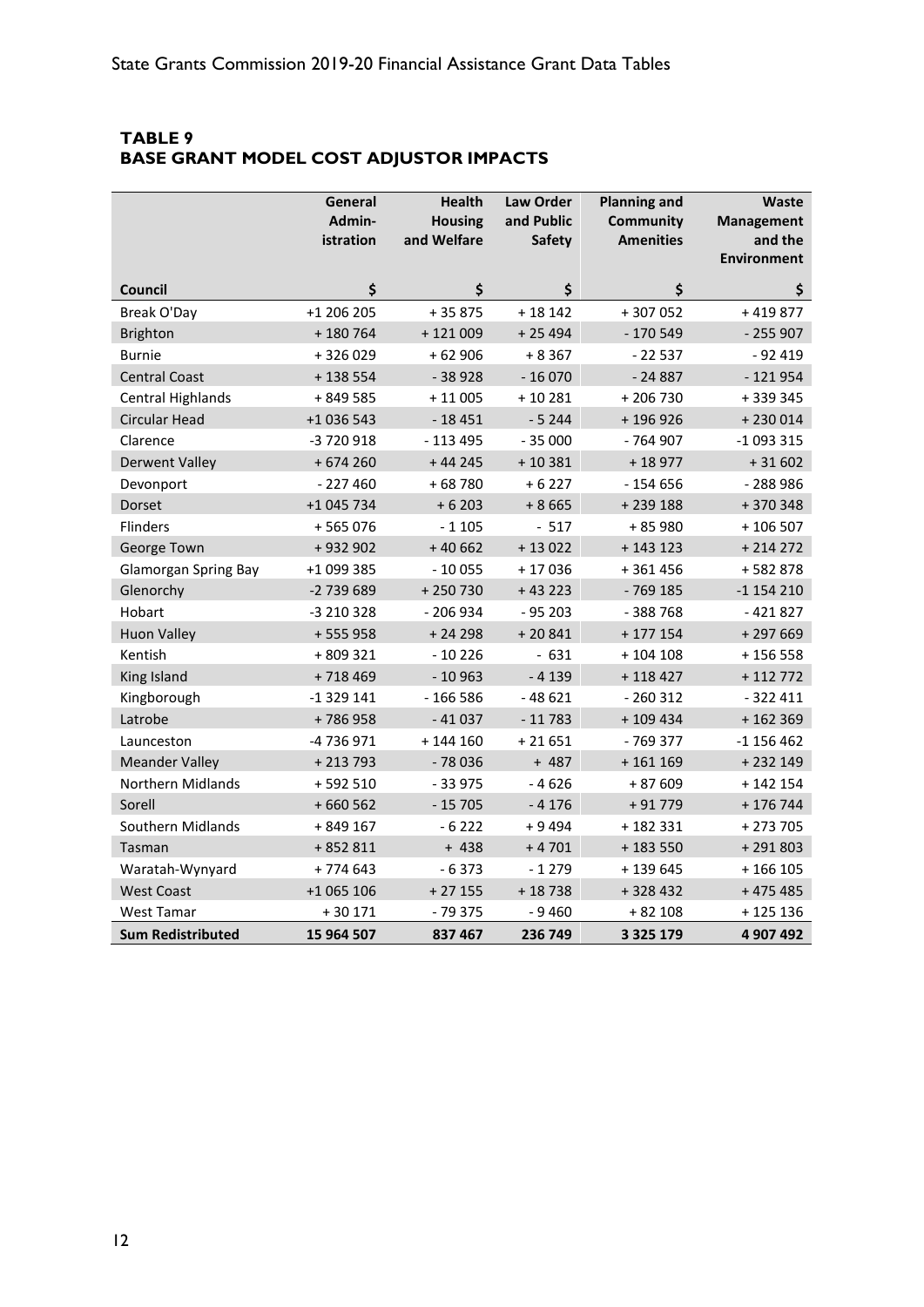|                             | Recreation<br>and Culture | <b>Other</b> | <b>Total</b><br><b>Expenditure</b><br><b>Effect</b> | Impact on<br><b>Non-Roads</b><br><b>Expenditure</b> | Rank -<br>Impact on<br>Non-<br><b>Roads Exp</b> |
|-----------------------------|---------------------------|--------------|-----------------------------------------------------|-----------------------------------------------------|-------------------------------------------------|
| Council                     | \$                        | \$           | \$                                                  | %                                                   |                                                 |
| Break O'Day                 | $+540103$                 | $+0$         | +2 527 253                                          | +43.6%                                              | $\overline{7}$                                  |
| <b>Brighton</b>             | $-788592$                 | $+0$         | - 887 781                                           | $-5.5%$                                             | 25                                              |
| <b>Burnie</b>               | $+2934$                   | $+0$         | +285281                                             | $+1.6%$                                             | 20                                              |
| <b>Central Coast</b>        | $-571301$                 | $+0$         | $-634586$                                           | $-3.1%$                                             | 22                                              |
| <b>Central Highlands</b>    | $+411938$                 | $+0$         | +1 828 884                                          | $+91.8%$                                            | $\overline{2}$                                  |
| Circular Head               | $+250600$                 | $+0$         | +1 690 387                                          | $+22.5%$                                            | 11                                              |
| Clarence                    | $-1553925$                | $+0$         | -7 281 560                                          | $-13.8%$                                            | 29                                              |
| <b>Derwent Valley</b>       | $-199785$                 | $+0$         | +579680                                             | $+6.1%$                                             | 16                                              |
| Devonport                   | $-275859$                 | $+0$         | $-871954$                                           | $-3.7%$                                             | 23                                              |
| <b>Dorset</b>               | $+378417$                 | $+0$         | +2 048 555                                          | $+33.1%$                                            | 8                                               |
| Flinders                    | +169084                   | $+0$         | +925025                                             | $+100.8%$                                           | $\mathbf{1}$                                    |
| George Town                 | $+156975$                 | $+0$         | +1 500 957                                          | $+23.3%$                                            | 10                                              |
| <b>Glamorgan Spring Bay</b> | +701905                   | $+0$         | +2 752 606                                          | $+65.4%$                                            | 6                                               |
| Glenorchy                   | $-1589160$                | $+0$         | -5 958 290                                          | $-13.5%$                                            | 28                                              |
| Hobart                      | $-721578$                 | $+0$         | -5 044 638                                          | $-10.1%$                                            | 26                                              |
| <b>Huon Valley</b>          | $-9092$                   | $+0$         | +1 066 828                                          | $+6.7%$                                             | 15                                              |
| Kentish                     | + 83 995                  | + 0          | +1 143 125                                          | $+19.4%$                                            | 12                                              |
| King Island                 | $+227207$                 | $+0$         | +1 161 772                                          | $+78.1%$                                            | $\mathfrak{Z}$                                  |
| Kingborough                 | $-1470541$                | $+0$         | -3 597 613                                          | $-10.3%$                                            | 27                                              |
| Latrobe                     | $-21912$                  | $+0$         | +984030                                             | $+9.3%$                                             | 13                                              |
| Launceston                  | +3 786 291                | $+0$         | -2 710 709                                          | $-4.3%$                                             | 24                                              |
| <b>Meander Valley</b>       | $-103558$                 | $+0$         | +426 004                                            | $+2.3%$                                             | 19                                              |
| Northern Midlands           | $-117128$                 | $+0$         | $+666545$                                           | $+5.4%$                                             | 17                                              |
| Sorell                      | $-152951$                 | $+ 0$        | +756254                                             | $+5.3%$                                             | 18                                              |
| Southern Midlands           | +263812                   | $+0$         | +1 572 287                                          | $+27.6%$                                            | 9                                               |
| Tasman                      | +353968                   | $+0$         | +1 687 270                                          | $+75.5%$                                            | $\overline{4}$                                  |
| Waratah-Wynyard             | $-12506$                  | $+0$         | +1 060 235                                          | $+8.3%$                                             | 14                                              |
| <b>West Coast</b>           | +636536                   | $+0$         | +2 551 454                                          | $+65.9%$                                            | 5                                               |
| <b>West Tamar</b>           | $-375880$                 | + 0          | $-227300$                                           | $-1.0%$                                             | 21                                              |
| <b>Sum Redistributed</b>    | 7963765                   | $\mathbf 0$  | 27 214 432                                          | $+4.1%$                                             |                                                 |

#### **TABLE 9 BASE GRANT MODEL COST ADJUSTOR IMPACTS (CONTINUED)**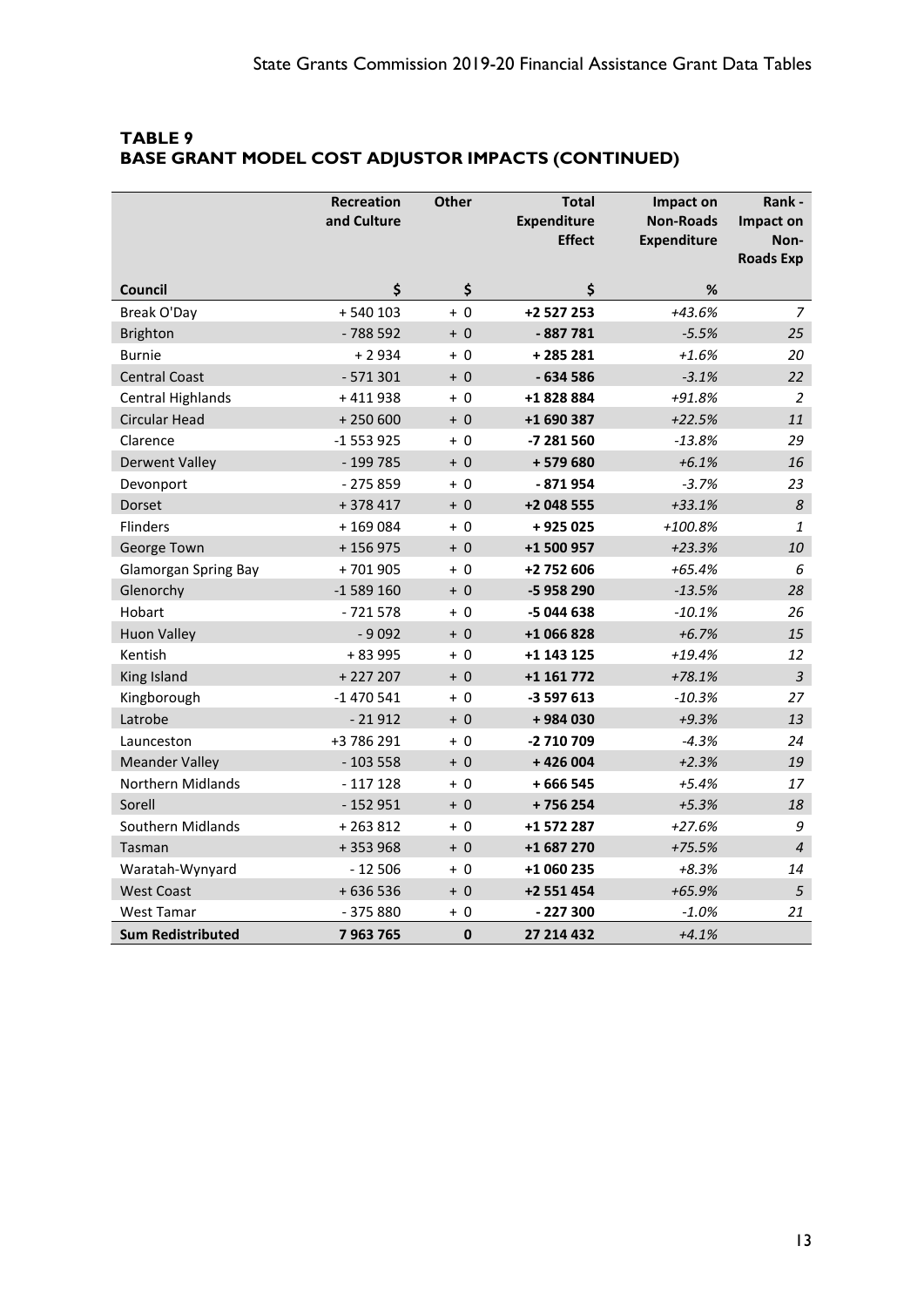|                             | <b>Urban Sealed</b> | <b>Rural Sealed</b> | <b>Unsealed</b> | <b>Total Roads</b> |
|-----------------------------|---------------------|---------------------|-----------------|--------------------|
| Council                     | km                  | km                  | km              | <b>km</b>          |
| Break O'Day                 | 96                  | 129                 | 322             | 547                |
| <b>Brighton</b>             | 79                  | 80                  | 28              | 187                |
| <b>Burnie</b>               | 128                 | 171                 | 47              | 347                |
| <b>Central Coast</b>        | 146                 | 408                 | 123             | 677                |
| <b>Central Highlands</b>    | 28                  | 90                  | 619             | 737                |
| Circular Head               | 36                  | 268                 | 466             | 770                |
| Clarence                    | 266                 | 163                 | 41              | 470                |
| <b>Derwent Valley</b>       | 32                  | 65                  | 236             | 333                |
| Devonport                   | 176                 | 79                  | 13              | 269                |
| Dorset                      | 50                  | 193                 | 445             | 688                |
| Flinders                    | 5                   | 75                  | 266             | 346                |
| George Town                 | 70                  | 108                 | 96              | 274                |
| <b>Glamorgan Spring Bay</b> | 79                  | 92                  | 209             | 379                |
| Glenorchy                   | 258                 | 39                  | 20              | 317                |
| Hobart                      | 286                 | 19                  | 6               | 311                |
| <b>Huon Valley</b>          | 48                  | 138                 | 523             | 709                |
| Kentish                     | 23                  | 250                 | 198             | 471                |
| King Island                 | 12                  | 74                  | 356             | 442                |
| Kingborough                 | 149                 | 132                 | 263             | 544                |
| Latrobe                     | 60                  | 168                 | 60              | 288                |
| Launceston                  | 387                 | 155                 | 212             | 753                |
| <b>Meander Valley</b>       | 115                 | 452                 | 257             | 824                |
| Northern Midlands           | 108                 | 465                 | 387             | 960                |
| Sorell                      | 103                 | 108                 | 142             | 352                |
| Southern Midlands           | 32                  | 167                 | 613             | 812                |
| Tasman                      | 44                  | 35                  | 129             | 208                |
| Waratah-Wynyard             | 72                  | 217                 | 250             | 539                |
| <b>West Coast</b>           | 94                  | 28                  | 69              | 191                |
| <b>West Tamar</b>           | 124                 | 192                 | 152             | 468                |
| <b>Total</b>                | 3 1 0 6             | 4560                | 6 5 4 6         | 14 211             |

#### <span id="page-17-0"></span>**TABLE 10 LENGTH OF LOCAL GOVERNMENT ROADS AS AT 1 OCTOBER 2018**

*Source: Tasmanian Local Government Division – Consolidated Data Collection 2017-18. Local road lengths are annually updated by councils to reflect additions, deletions and changes in road status.*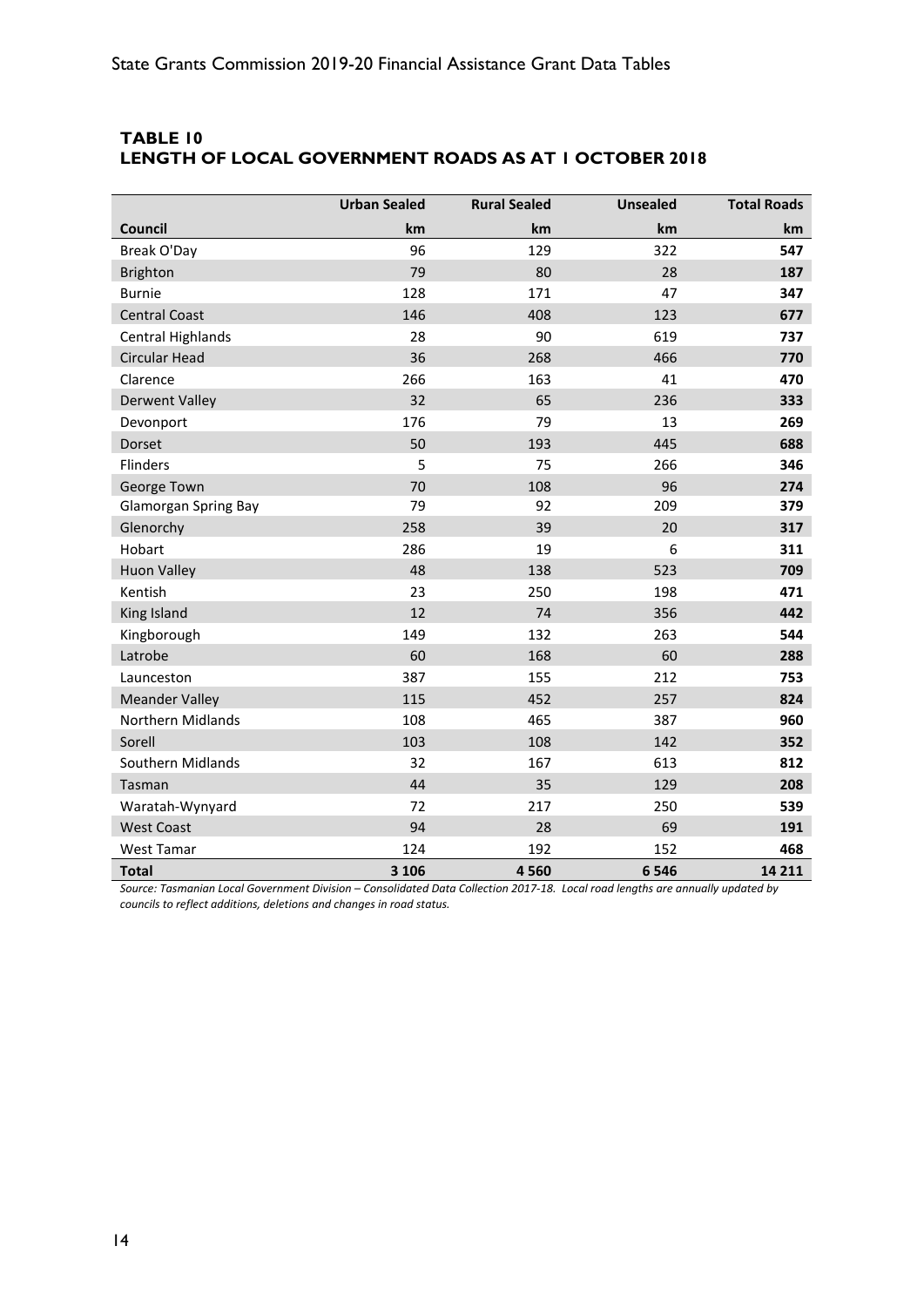|                             | <b>BRIDGE DECK AREA (m<sup>2</sup>)*</b> |                |             |              |             |             |              |  |
|-----------------------------|------------------------------------------|----------------|-------------|--------------|-------------|-------------|--------------|--|
|                             | (as at October 2018)                     |                |             |              |             |             |              |  |
| Council                     | <b>CON</b>                               | <b>STL</b>     | <b>TIM</b>  | <b>Other</b> | <b>RCP</b>  | <b>RBC</b>  | <b>Total</b> |  |
| Break O'Day                 | 5 3 6 5                                  | 442            | 1472        | 0            | 493         | 358         | 8 1 3 1      |  |
| <b>Brighton</b>             | 538                                      | $\mathbf 0$    | 739         | $\mathbf 0$  | 99          | 94          | 1470         |  |
| <b>Burnie</b>               | 1511                                     | $\mathbf 0$    | 102         | 54           | 115         | 274         | 2056         |  |
| <b>Central Coast</b>        | 4539                                     | 36             | 474         | 897          | 151         | 170         | 6 2 6 8      |  |
| Central Highlands           | 2 9 0 5                                  | 36             | 241         | 164          | 167         | 195         | 3709         |  |
| Circular Head               | 3886                                     | 14             | 807         | 271          | 259         | 86          | 5 3 2 3      |  |
| Clarence                    | 890                                      | 26             | $\mathbf 0$ | $\mathbf 0$  | 241         | 176         | 1334         |  |
| <b>Derwent Valley</b>       | 2 4 0 8                                  | 161            | 997         | 194          | 61          | 119         | 3 9 4 0      |  |
| Devonport                   | 698                                      | 63             | 195         | 207          | 18          | 22          | 1 2 0 3      |  |
| Dorset                      | 4938                                     | 221            | 1684        | $\pmb{0}$    | 122         | 138         | 7 1 0 3      |  |
| <b>Flinders</b>             | 1 1 7 9                                  | 0              | $\mathbf 0$ | $\mathbf 0$  | 288         | 0           | 1467         |  |
| George Town                 | 1906                                     | $\mathbf 0$    | 129         | 505          | 40          | 124         | 2 7 0 4      |  |
| <b>Glamorgan Spring Bay</b> | 1831                                     | 106            | 900         | $\mathbf 0$  | 109         | 63          | 3 0 0 8      |  |
| Glenorchy                   | 2 2 2 0                                  | 51             | 189         | 79           | 406         | 100         | 3044         |  |
| Hobart                      | 4958                                     | 1464           | 77          | 926          | $\mathbf 0$ | $\mathbf 0$ | 7426         |  |
| <b>Huon Valley</b>          | 6816                                     | $\mathbf 0$    | 615         | $\pmb{0}$    | 468         | 302         | 8 2 0 1      |  |
| Kentish                     | 3871                                     | $\mathbf 0$    | 375         | 134          | 62          | 138         | 4580         |  |
| King Island                 | 436                                      | 80             | 497         | $\mathbf 0$  | 19          | 22          | 1053         |  |
| Kingborough                 | 2865                                     | 23             | 279         | 34           | 89          | 422         | 3712         |  |
| Latrobe                     | 721                                      | 304            | 584         | $\mathbf 0$  | 133         | 225         | 1967         |  |
| Launceston                  | 6370                                     | 0              | 137         | 128          | 275         | 593         | 7503         |  |
| <b>Meander Valley</b>       | 6445                                     | $\overline{0}$ | 1 2 7 6     | 933          | 74          | 398         | 9 1 2 6      |  |
| Northern Midlands           | 9327                                     | 88             | 647         | 0            | 312         | 397         | 10770        |  |
| Sorell                      | 2 3 7 2                                  | 116            | 653         | $\mathbf 0$  | 149         | 415         | 3704         |  |
| Southern Midlands           | 6 1 8 1                                  | $\mathbf 0$    | 616         | 130          | 538         | 47          | 7512         |  |
| Tasman                      | 888                                      | 36             | 220         | $\mathbf 0$  | 244         | 205         | 1593         |  |
| Waratah-Wynyard             | 4516                                     | 39             | $\mathbf 0$ | 977          | 20          | 79          | 5632         |  |
| <b>West Coast</b>           | 1441                                     | 84             | 700         | 351          | 59          | 119         | 2755         |  |
| <b>West Tamar</b>           | 3 2 1 0                                  | 55             | 35          | 0            | 139         | 334         | 3772         |  |
| <b>Total</b>                | 95 233                                   | 3 4 4 5        | 14 639      | 5982         | 5 1 5 0     | 5615        | 130 064      |  |

#### <span id="page-18-0"></span>**TABLE 11 BRIDGE DECK AREA BY CONSTRUCTION TYPE**

*Source: Tasmanian Local Government Division – Consolidated Data Collection 2017-18. Local bridge deck areas and bridge types are annually updated by councils to reflect additions, deletions and changes in status.* 

*\* Refer Table 12 for details of bridge and culvert type codes*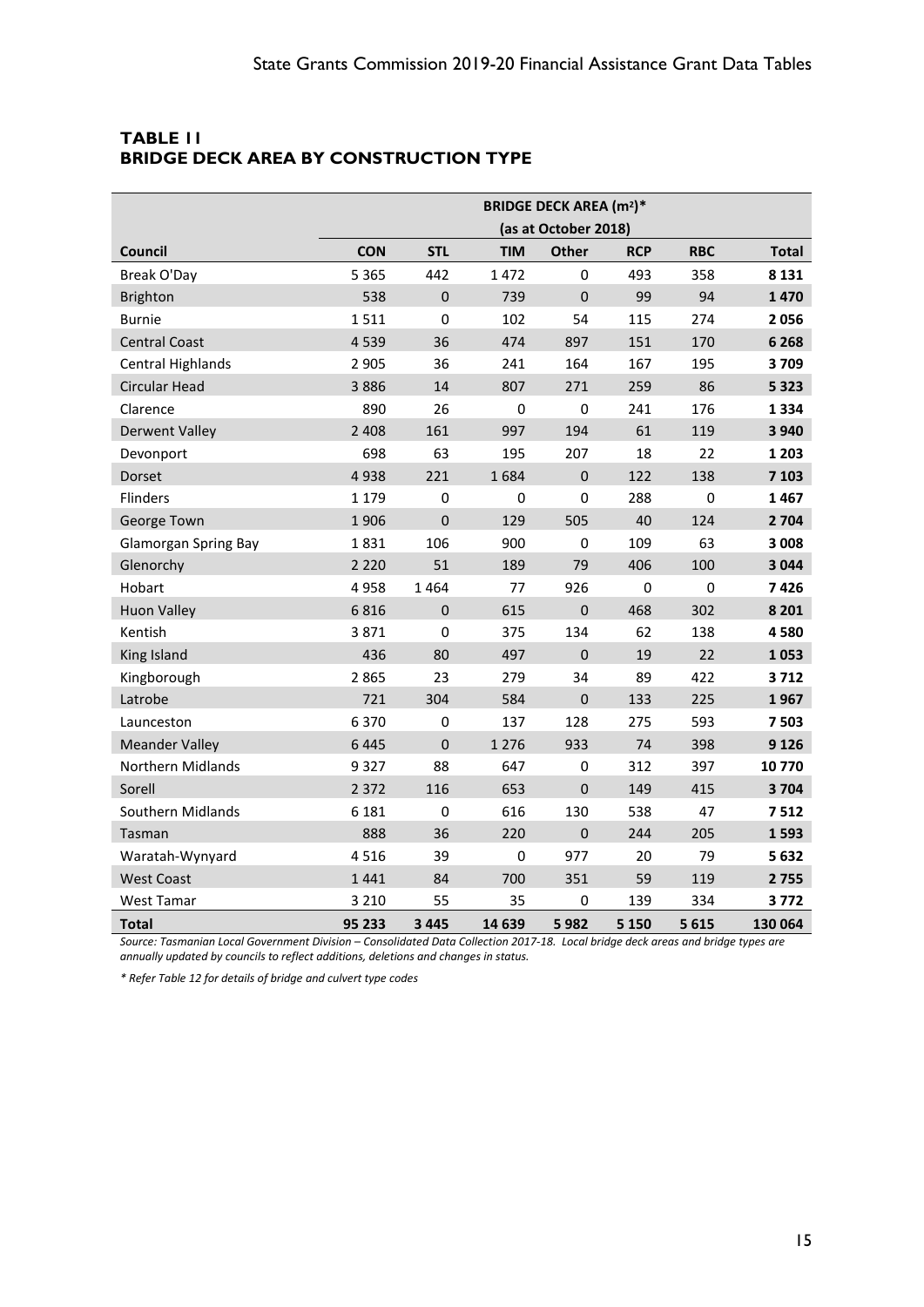#### <span id="page-19-0"></span>**TABLE 12 CALCULATION OF PRESERVATION COST/KM PER ANNUM FOR ALL ROAD CLASSES**

|                                          | Life<br>Span | <b>Mar 2019</b><br>Index<br>Cost/km | <b>Times</b><br><b>Applied</b> | Resurf<br>Weight | Lifetime<br>Cost | Annual<br>Cost | Rehab<br>Weight |               |
|------------------------------------------|--------------|-------------------------------------|--------------------------------|------------------|------------------|----------------|-----------------|---------------|
|                                          | yrs          | \$                                  |                                | ℅                | \$               | \$             | $\%$            | \$            |
|                                          | a            | $\mathbf b$                         | c                              | d                | e=bcd            | f=e/max a      | $\mathbf{g}$    | $h = \sum fg$ |
| <b>URBAN SEALED</b>                      |              |                                     |                                |                  |                  |                |                 |               |
| <b>Heavy Patch &amp; Asphalt Overlay</b> | 44           | 591871                              | $\mathbf{1}$                   |                  | 591 871          | 13 4 52        |                 |               |
| 1 Coat Spray Seal                        | 15           | 50 977                              | $\overline{2}$                 | 51%              | 51 996           | 1 1 8 2        |                 |               |
| 30mm Asphalt Layer                       | 26           | 242 754                             | $\mathbf{1}$                   | 37%              | 89 819           | 2041           |                 |               |
| Slurry Seal                              | 13           | 90739                               | 3                              | 12%              | 32 666           | 742            |                 |               |
| <b>Other Maintenance</b>                 | 4            | 4 1 0 4                             | 10                             |                  | 41 037           | 933            |                 |               |
|                                          |              |                                     |                                |                  | 807 390          | 18 3 5 0       | 58%             | 10 643        |
|                                          |              |                                     |                                |                  |                  |                |                 |               |
| <b>Removal &amp; Replacement</b>         | 71           | 1 477 278                           | 1                              |                  | 1 477 278        | 20 807         |                 |               |
| 1 Coat Spray Seal                        | 15           | 50 977                              | 4                              | 51%              | 103 993          | 1465           |                 |               |
| 30mm Asphalt Layer                       | 26           | 242 754                             | $\overline{2}$                 | 37%              | 179 638          | 2 5 3 0        |                 |               |
| Slurry Seal                              | 13           | 90739                               | 5                              | 12%              | 54 443           | 767            |                 |               |
| <b>Other Maintenance</b>                 | 4            | 4 1 0 4                             | 17                             |                  | 69 764           | 983            |                 |               |
|                                          |              |                                     |                                |                  | 1885 115         | 26 551         | 38%             | 10 0 89       |
| <b>Structural Asphalt Layer</b>          | 44           | 701 694                             | $\mathbf{1}$                   |                  | 701 694          | 15 948         |                 |               |
| 1 Coat Spray Seal                        | 15           | 50 977                              | $\overline{2}$                 | 51%              | 51 996           | 1 1 8 2        |                 |               |
| 30mm Asphalt Layer                       | 26           | 242 754                             | $\mathbf{1}$                   | 37%              | 89 819           | 2041           |                 |               |
| <b>Slurry Seal</b>                       | 13           | 90 739                              | 3                              | 12%              | 32 666           | 742            |                 |               |
| <b>Other Maintenance</b>                 | 4            | 4 1 0 4                             | 10                             |                  | 41 037           | 933            |                 |               |
|                                          |              |                                     |                                |                  | 917 213          | 20 846         | 4%              | 834           |
|                                          |              |                                     |                                |                  |                  |                | Cost/km pa      | \$21566       |
| <b>RURAL SEALED</b>                      |              |                                     |                                |                  |                  |                |                 |               |
| <b>Scarify &amp; Overlay</b>             | 54           | 315 708                             | 1                              |                  | 315 708          | 5846           |                 |               |
| 1 Coat Spray Seal                        | 15           | 42 2 38                             | 3                              | 100%             | 126 714          | 2 3 4 7        |                 |               |
| <b>Other Maintenance</b>                 | 5            | 3 0 6 9                             | 10                             |                  | 30 689           | 568            |                 |               |
|                                          |              |                                     |                                |                  | 473 111          | 8761           | 79%             | 6921          |
|                                          |              |                                     |                                |                  |                  |                |                 |               |
| <b>Removal &amp; Replacement</b>         | 70           | 493 396                             | 1                              |                  | 493 396          | 7049           |                 |               |
| 1 Coat Spray Seal                        | 15           | 42 2 38                             | 4                              | 100%             | 168 952          | 2 4 1 4        |                 |               |
| <b>Other Maintenance</b>                 | 5            | 3 0 6 9                             | 13                             |                  | 39 895           | 570            |                 |               |
|                                          |              |                                     |                                |                  | 702 243          | 10 0 32        | 21%             | 2 1 0 7       |
|                                          |              |                                     |                                |                  |                  |                | Cost/km pa      | \$9028        |
| <b>UNSEALED</b>                          |              |                                     |                                |                  |                  |                |                 |               |
| Resheeting                               | 8            | 36 229                              | 1                              | 100%             | 36 229           | 4529           |                 |               |
| Regrading                                | $\mathbf 1$  | 1 2 2 6                             | $\overline{7}$                 |                  | 8585             | 1073           |                 |               |
| <b>Other Maintenance</b>                 | 2            | 2 1 4 9                             | 3                              |                  | 6 4 4 8          | 806            |                 |               |
| <b>R&amp;R Culverts</b>                  | 72           | 45 018                              | 0.11                           |                  | 5 0 0 2          | 625            |                 |               |
|                                          |              |                                     |                                |                  | 56 264           | 7033           | 100%            | 7033          |
| Source: State Grants Commission          |              |                                     |                                |                  |                  |                | Cost/km pa      | \$7033        |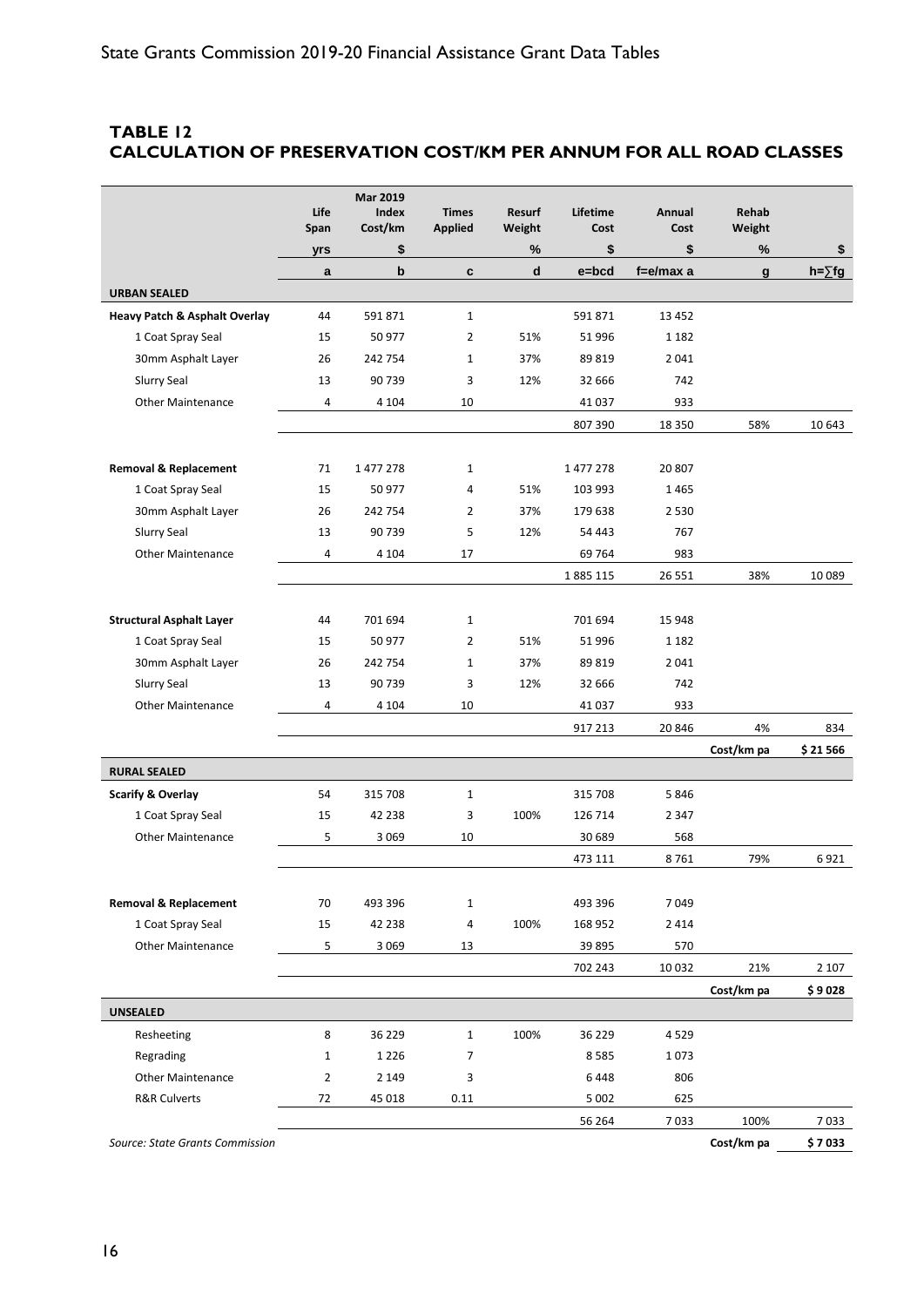#### <span id="page-20-0"></span>**TABLE 13 CALCULATION OF PRESERVATION COST/M2 PER ANNUM FOR ALL BRIDGE & CULVERT TYPES**

**March 2019 Index**

|                                      | Life<br>Span | Cost/m <sup>2</sup> | <b>Times</b><br><b>Applied</b> | Lifetime<br>Cost/m <sup>2</sup> | Annual<br>Cost/m <sup>2</sup> |                     |
|--------------------------------------|--------------|---------------------|--------------------------------|---------------------------------|-------------------------------|---------------------|
| <b>BRIDGES/CULVERTS</b>              | yrs          | \$                  |                                | \$                              | \$                            |                     |
|                                      | a            | b                   | C                              | $d = bc$                        | e=d/max a                     |                     |
| <b>CONCRETE (CON)</b>                | 89           | 3 0 3 2             | 1                              | 3 0 3 2                         | 34                            |                     |
| <b>Other Maintenance</b>             | 1            | 21                  | 89                             | 1891                            | 21                            |                     |
|                                      |              |                     |                                | 4923                            | \$55                          | /m <sup>2</sup> /pa |
| <b>STEEL (STL)</b>                   | 85           | 3 0 3 2             | $\mathbf{1}$                   | 3 0 3 2                         | 36                            |                     |
| <b>Other Maintenance</b>             | $\mathbf{1}$ | 14                  | 85                             | 1 1 7 4                         | 14                            |                     |
|                                      |              |                     |                                | 4 2 0 6                         | \$49                          | /m <sup>2</sup> /pa |
| TIMBER (TIM)                         | 24           | 2 3 8 3             | $\mathbf{1}$                   | 2 3 8 3                         | 99                            |                     |
| <b>Other Maintenance</b>             | 1            | 36                  | 24                             | 867                             | 36                            |                     |
|                                      |              |                     |                                | 3 2 5 0                         | \$135                         | /m <sup>2</sup> /pa |
| <b>CONCRETE &amp; TIMBER (OTHER)</b> | 37           | 3 2 7 7             | $\mathbf{1}$                   | 3 2 7 7                         | 89                            |                     |
| <b>Other Maintenance</b>             | $\mathbf{1}$ | 11                  | 37                             | 393                             | 11                            |                     |
|                                      |              |                     |                                | 3670                            | \$99                          | /m <sup>2</sup> /pa |
| <b>REINFORCED CONCRETE PIPE</b>      |              |                     |                                |                                 |                               |                     |
| (RCP)                                | 80           | 4 2 3 9             | $\mathbf{1}$                   | 4 2 3 9                         | 53                            |                     |
| <b>Other Maintenance</b>             | 1            | 47                  | 80                             | 3740                            | 47                            |                     |
|                                      |              |                     |                                | 7979                            | \$100                         | /m <sup>2</sup> /pa |
| <b>REINFORCED BOX CULVERT (RBC)</b>  | 86           | 3790                | $\mathbf{1}$                   | 3790                            | 44                            |                     |
| <b>Other Maintenance</b>             | $\mathbf{1}$ | 19                  | 86                             | 1645                            | 19                            |                     |
|                                      |              |                     |                                | 5 4 3 4                         | \$63                          | /m <sup>2</sup> /pa |

*Source: State Grants Commission*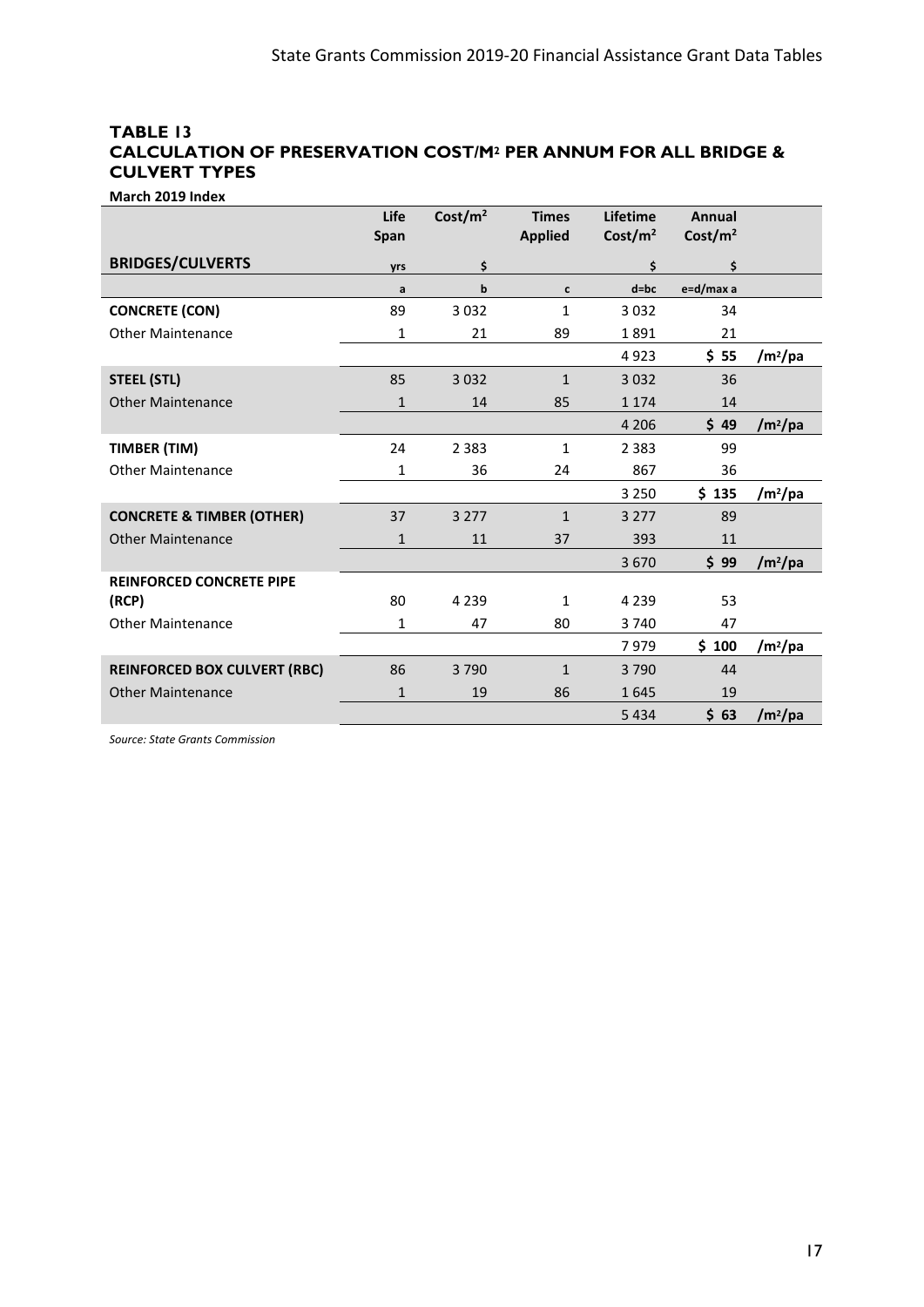## <span id="page-21-0"></span>**TABLE 14 ROAD PRESERVATION MODEL COST ADJUSTORS 2017-18\***

Used as part of the 2019-20 Assessments\*

|                             | <b>URBAN SEALED ROADS</b> |                |                | <b>RURAL SEALED ROADS</b> |                |                |  |
|-----------------------------|---------------------------|----------------|----------------|---------------------------|----------------|----------------|--|
| Council                     | Rainfall                  | <b>Terrain</b> | <b>Traffic</b> | Rainfall                  | <b>Terrain</b> | <b>Traffic</b> |  |
| Break O'Day                 | 1.00                      | 1.00           | 0.93           | 1.01                      | 1.04           | 1.05           |  |
| <b>Brighton</b>             | 0.95                      | 1.00           | 0.97           | 0.96                      | 1.02           | 0.96           |  |
| <b>Burnie</b>               | 1.05                      | 1.00           | 0.95           | 1.05                      | 1.02           | 1.03           |  |
| <b>Central Coast</b>        | 1.03                      | 1.00           | 0.96           | 1.05                      | 1.02           | 1.00           |  |
| Central Highlands           | 0.95                      | 1.00           | 0.93           | 0.98                      | 1.03           | 0.98           |  |
| Circular Head               | 1.04                      | 1.00           | 1.11           | 1.05                      | 1.05           | 1.25           |  |
| Clarence                    | 0.95                      | 1.00           | 0.95           | 0.96                      | 1.03           | 0.96           |  |
| <b>Derwent Valley</b>       | 0.99                      | 1.00           | 1.00           | 1.00                      | 1.09           | 1.11           |  |
| Devonport                   | 1.00                      | 1.00           | 1.00           | 1.03                      | 1.02           | 1.02           |  |
| Dorset                      | 1.03                      | 1.00           | 0.95           | 1.03                      | 1.04           | 1.10           |  |
| Flinders                    | 1.00                      | 1.00           | 0.93           | 1.00                      | 1.06           | 0.98           |  |
| George Town                 | 1.00                      | 1.00           | 0.94           | 1.00                      | 1.04           | 1.04           |  |
| <b>Glamorgan Spring Bay</b> | 1.00                      | 1.00           | 0.93           | 0.99                      | 1.04           | 0.96           |  |
| Glenorchy                   | 0.99                      | 1.00           | 0.95           | 1.02                      | 1.02           | 0.96           |  |
| Hobart                      | 1.00                      | 1.01           | 0.97           | 1.05                      | 1.01           | 0.96           |  |
| <b>Huon Valley</b>          | 1.01                      | 1.00           | 0.94           | 1.01                      | 1.02           | 0.99           |  |
| Kentish                     | 1.04                      | 1.00           | 1.00           | 1.05                      | 1.02           | 1.00           |  |
| King Island                 | 1.00                      | 1.00           | 0.94           | 1.03                      | 1.06           | 0.99           |  |
| Kingborough                 | 1.00                      | 1.00           | 0.94           | 1.02                      | 1.02           | 0.97           |  |
| Latrobe                     | 1.00                      | 1.00           | 0.93           | 1.00                      | 1.04           | 0.98           |  |
| Launceston                  | 1.00                      | 1.00           | 0.99           | 1.02                      | 1.03           | 1.00           |  |
| <b>Meander Valley</b>       | 1.01                      | 1.00           | 0.94           | 1.02                      | 1.04           | 0.99           |  |
| <b>Northern Midlands</b>    | 0.98                      | 1.00           | 0.95           | 0.98                      | 1.06           | 1.00           |  |
| Sorell                      | 0.97                      | 1.00           | 0.93           | 0.97                      | 1.03           | 0.97           |  |
| Southern Midlands           | 0.96                      | 1.00           | 0.94           | 0.98                      | 1.03           | 0.97           |  |
| Tasman                      | 1.00                      | 1.00           | 0.93           | 1.00                      | 1.03           | 1.01           |  |
| Waratah-Wynyard             | 1.05                      | 1.00           | 0.99           | 1.05                      | 1.03           | 1.02           |  |
| <b>West Coast</b>           | 1.05                      | 1.00           | 0.93           | 1.05                      | 1.03           | 0.96           |  |
| <b>West Tamar</b>           | 1.00                      | 1.00           | 0.94           | 1.00                      | 1.03           | 0.99           |  |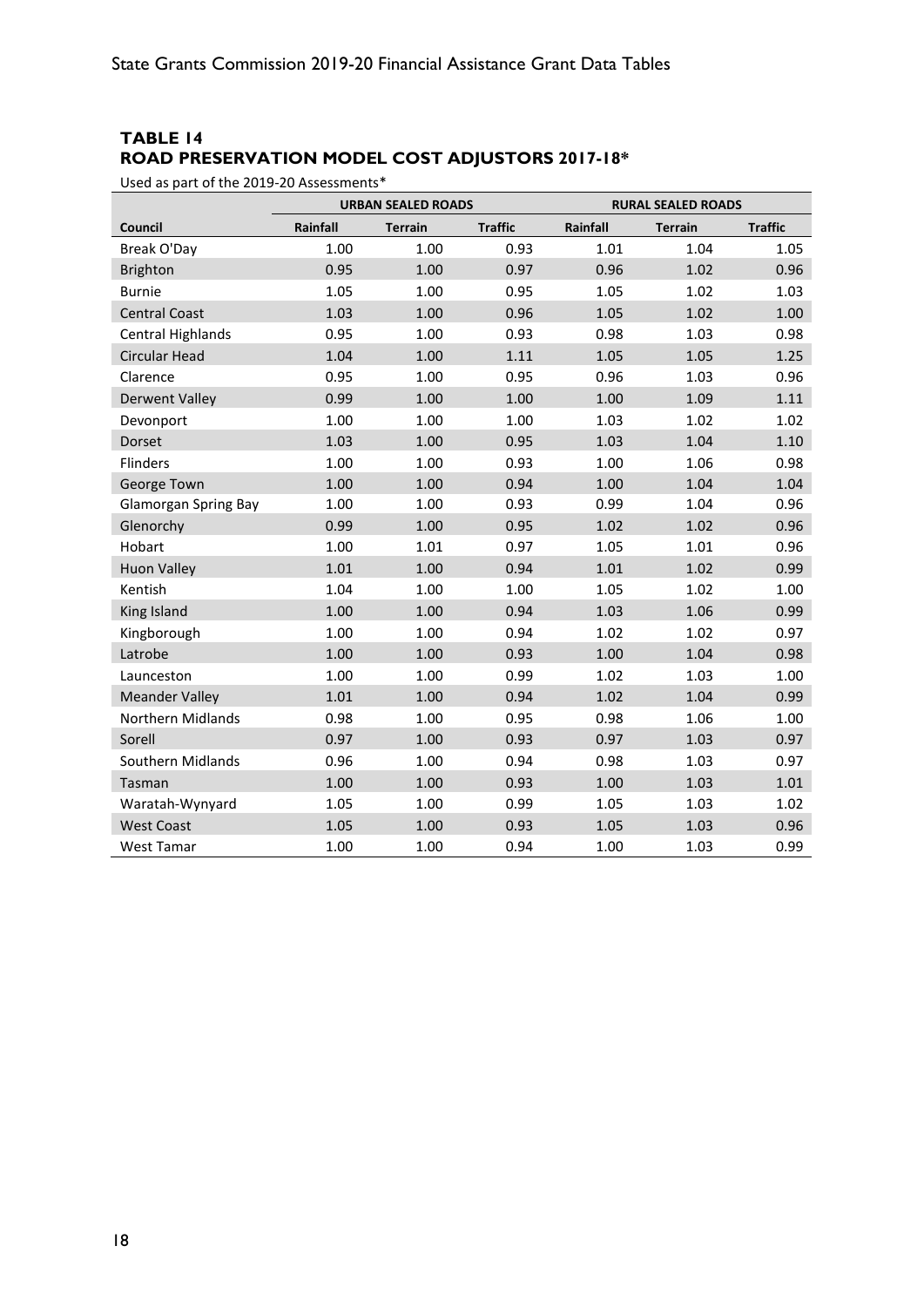## **TABLE 14 ROADS PRESERVATION MODEL COST ADJUSTORS 2017-18\* CONTINUED**

Used as part of the 2019-20 Assessments\*

|                             | <b>UNSEALED ROADS</b> |                | <b>ALL ROADS</b> |                   |
|-----------------------------|-----------------------|----------------|------------------|-------------------|
| Council                     | Rainfall              | <b>Terrain</b> | <b>Traffic</b>   | <b>Remoteness</b> |
| Break O'Day                 | 1.02                  | 1.03           | 1.01             | 1.10              |
| <b>Brighton</b>             | 1.03                  | 1.02           | 0.92             | 1.01              |
| <b>Burnie</b>               | 1.05                  | 1.03           | 1.07             | 1.00              |
| <b>Central Coast</b>        | 1.05                  | 1.02           | 0.93             | 1.01              |
| <b>Central Highlands</b>    | 1.02                  | 1.03           | 0.98             | 1.04              |
| <b>Circular Head</b>        | 1.05                  | 1.05           | 1.01             | 1.05              |
| Clarence                    | 1.04                  | 1.03           | 0.92             | 1.00              |
| <b>Derwent Valley</b>       | 1.01                  | 1.10           | 1.22             | 1.02              |
| Devonport                   | 1.04                  | 1.04           | 0.91             | 1.00              |
| Dorset                      | 1.02                  | 1.03           | 1.24             | 1.05              |
| Flinders                    | 1.00                  | 1.06           | 0.94             | 1.16              |
| George Town                 | 1.00                  | 1.03           | 0.94             | 1.03              |
| <b>Glamorgan Spring Bay</b> | 1.01                  | 1.04           | 0.91             | 1.08              |
| Glenorchy                   | 1.03                  | 1.02           | 0.91             | 1.01              |
| Hobart                      | 1.02                  | 1.02           | 0.91             | 1.00              |
| <b>Huon Valley</b>          | 1.02                  | 1.02           | 1.06             | 1.04              |
| Kentish                     | 1.05                  | 1.03           | 1.23             | 1.02              |
| King Island                 | 1.03                  | 1.06           | 1.00             | 1.20              |
| Kingborough                 | 1.02                  | 1.02           | 0.92             | 1.01              |
| Latrobe                     | 1.00                  | 1.03           | 0.93             | 1.01              |
| Launceston                  | 1.03                  | 1.02           | 1.25             | 1.00              |
| <b>Meander Valley</b>       | 1.03                  | 1.03           | 0.92             | 1.03              |
| Northern Midlands           | 1.02                  | 1.04           | 0.96             | 1.03              |
| Sorell                      | 1.01                  | 1.02           | 1.07             | 1.02              |
| Southern Midlands           | 1.02                  | 1.03           | 0.93             | 1.05              |
| Tasman                      | 1.00                  | 1.03           | 0.98             | 1.06              |
| Waratah-Wynyard             | 1.05                  | 1.03           | 1.04             | 1.01              |
| <b>West Coast</b>           | 1.05                  | 1.04           | 0.91             | 1.08              |
| <b>West Tamar</b>           | 1.01                  | 1.03           | 0.93             | 1.01              |

*\*The Roads Preservation Model uses the latest year's data only (i.e. 2017-18). The cost adjustors are applied to the total unadjusted asset preservation cost for each road type.*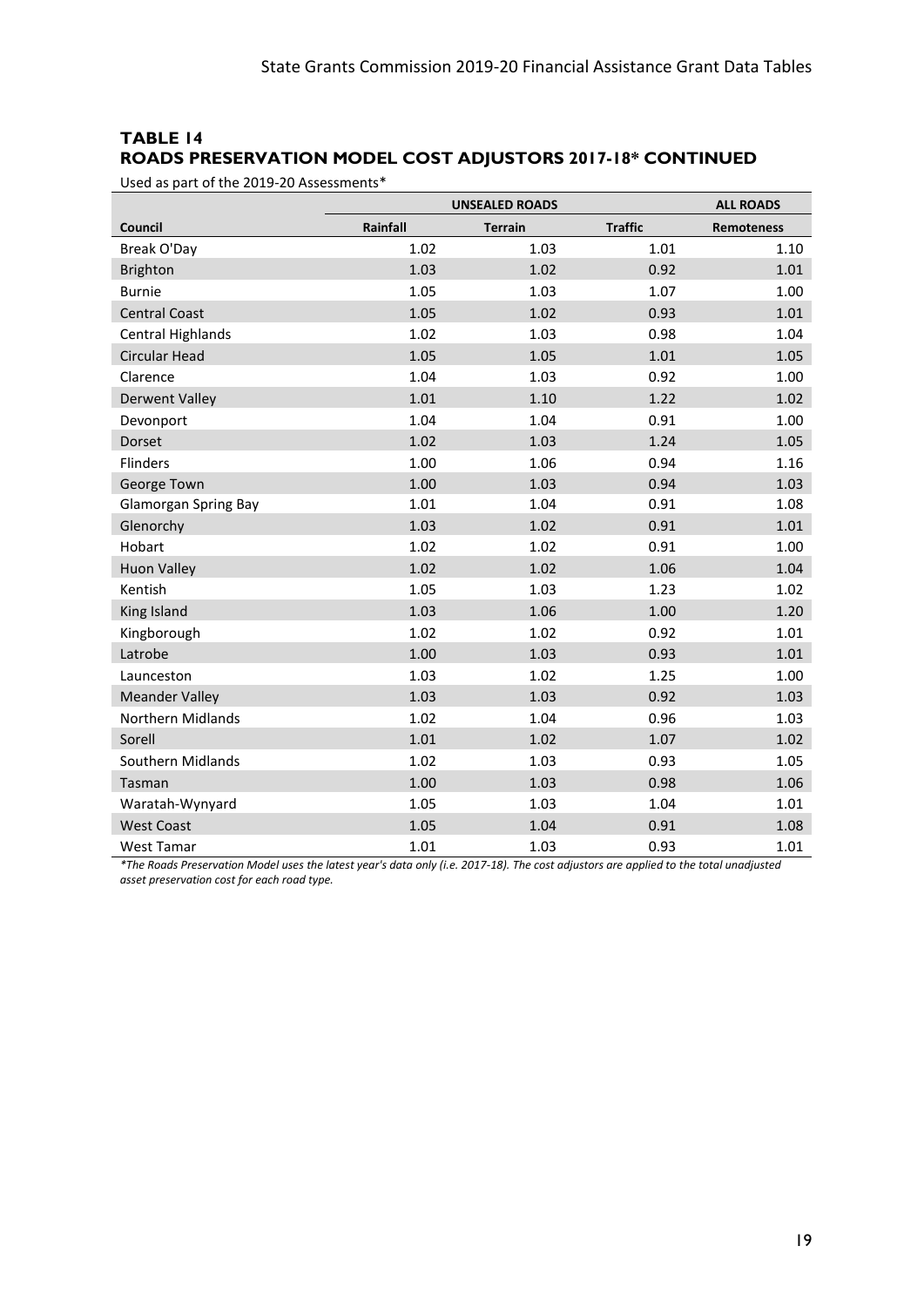## <span id="page-23-0"></span>**TABLE 15 ROAD PRESERVATION MODEL COST ADJUSTOR IMPACTS**

|                             | Urban<br><b>Sealed</b> | Rural<br><b>Sealed</b> | <b>Unsealed</b> | <b>Total Exp</b><br><b>Effect</b> | <b>Total Exp</b><br><b>Effect on</b><br><b>Unadjusted</b><br><b>Total Cost</b><br>(UTC) | Rank -<br>Impact on<br><b>Unadjusted</b><br><b>Total Cost</b><br>(UTC) |
|-----------------------------|------------------------|------------------------|-----------------|-----------------------------------|-----------------------------------------------------------------------------------------|------------------------------------------------------------------------|
| Council                     | \$                     | \$                     | \$              | \$                                |                                                                                         |                                                                        |
| Break O'Day                 | $+64017$               | $+226428$              | +370945         | +661389                           | $+12.0%$                                                                                | $\overline{z}$                                                         |
| <b>Brighton</b>             | $-117684$              | $-29928$               | $-2946$         | $-150558$                         | $-5.7%$                                                                                 | 28                                                                     |
| <b>Burnie</b>               | $+203749$              | +154419                | $+47031$        | +405199                           | $+8.7%$                                                                                 | 10                                                                     |
| <b>Central Coast</b>        | $+3937$                | $+300815$              | $+13517$        | +318270                           | $+4.1%$                                                                                 | 15                                                                     |
| <b>Central Highlands</b>    | - 42 992               | +24697                 | +333274         | + 314 979                         | $+5.5%$                                                                                 | 14                                                                     |
| Circular Head               | $+158310$              | +972 362               | $+550481$       | +1 681 152                        | $+26.0%$                                                                                | $\overline{2}$                                                         |
| Clarence                    | $-451604$              | $-58291$               | $-1252$         | $-511147$                         | $-6.8%$                                                                                 | 29                                                                     |
| <b>Derwent Valley</b>       | $+8693$                | +129946                | $+575421$       | $+714060$                         | $+24.3%$                                                                                | $\overline{4}$                                                         |
| Devonport                   | +279 242               | +52986                 | $-1475$         | +330753                           | $+7.2%$                                                                                 | 13                                                                     |
| Dorset                      | +30 990                | +374641                | +1 092 746      | +1 498 377                        | $+25.2%$                                                                                | $\ensuremath{\mathsf{3}}$                                              |
| <b>Flinders</b>             | $+10782$               | $+142277$              | +298366         | +451425                           | $+17.0%$                                                                                | 5                                                                      |
| George Town                 | $-41304$               | $+107500$              | $-793$          | $+65403$                          | $+2.1%$                                                                                 | 21                                                                     |
| <b>Glamorgan Spring Bay</b> | $+20156$               | $+62750$               | +50698          | +133604                           | $+3.3%$                                                                                 | 19                                                                     |
| Glenorchy                   | $-142$ 126             | $-58$                  | $-4702$         | $-146885$                         | $-2.4%$                                                                                 | 26                                                                     |
| Hobart                      | $+ 144849$             | $+3870$                | $-2036$         | +146683                           | $+2.3%$                                                                                 | 20                                                                     |
| <b>Huon Valley</b>          | $-10517$               | $+70159$               | $+508425$       | $+568067$                         | $+9.5%$                                                                                 | $\mathfrak g$                                                          |
| Kentish                     | + 32 537               | +191385                | +444805         | +668727                           | $+16.1%$                                                                                | 6                                                                      |
| King Island                 | $+35743$               | + 179 257              | $+699772$       | +914772                           | $+26.7%$                                                                                | $\mathbf{1}$                                                           |
| Kingborough                 | $-160028$              | + 21 186               | $-44714$        | $-183556$                         | $-2.8%$                                                                                 | 27                                                                     |
| Latrobe                     | $-77501$               | +40588                 | $-11408$        | $-48321$                          | $-1.5%$                                                                                 | 25                                                                     |
| Launceston                  | +335 503               | $+63561$               | $+454575$       | +853639                           | $+7.6%$                                                                                 | 12                                                                     |
| <b>Meander Valley</b>       | $-41158$               | $+351271$              | $+19022$        | +329 134                          | $+3.9%$                                                                                 | 17                                                                     |
| Northern Midlands           | $-72507$               | +298200                | +136722         | +362 415                          | +3.9%                                                                                   | 18                                                                     |
| Sorell                      | $-159440$              | $-6343$                | $+132792$       | $-32991$                          | $-0.8%$                                                                                 | 23                                                                     |
| Southern Midlands           | $-36857$               | $+41841$               | $+127580$       | +132 564                          | $+2.0%$                                                                                 | 22                                                                     |
| Tasman                      | $-2670$                | $+30071$               | + 59 479        | +86881                            | $+4.0%$                                                                                 | 16                                                                     |
| Waratah-Wynyard             | $+84518$               | $+203309$              | $+219503$       | +507329                           | +9.6%                                                                                   | 8                                                                      |
| <b>West Coast</b>           | $+140598$              | $+26070$               | $+41852$        | $+208520$                         | $+7.7%$                                                                                 | 11                                                                     |
| West Tamar                  | $-122608$              | +66481                 | $-22234$        | - 78 361                          | $-1.4%$                                                                                 | 24                                                                     |
| <b>Net Redistribution</b>   | +1 553 623             | +4 136 071             | +6 177 005      | +11 353 343                       |                                                                                         |                                                                        |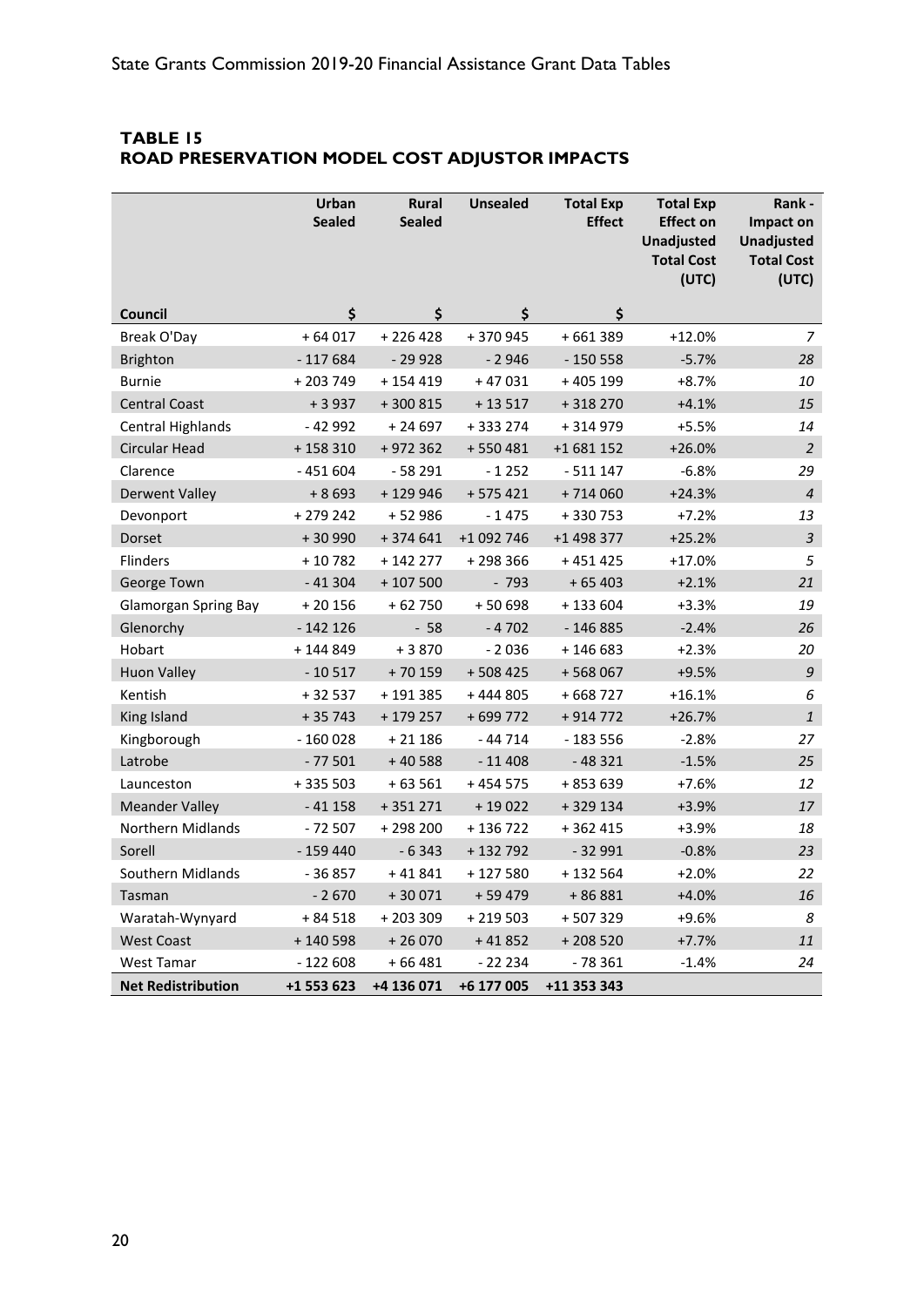|                             |               | <b>Urban</b>    |               | <b>Rural</b>    |                       |
|-----------------------------|---------------|-----------------|---------------|-----------------|-----------------------|
| Council                     | <b>Sealed</b> | <b>Unsealed</b> | <b>Sealed</b> | <b>Unsealed</b> | <b>Total Tonne/km</b> |
| Break O'Day                 | 108 874       | 4598            | 3 2 5 4 9 0 3 | 966 544         | 4 3 3 4 9 1 9         |
| <b>Brighton</b>             | 1 360 767     | $\mathbf 0$     | 103 544       | 6 3 7 8         | 1 470 689             |
| <b>Burnie</b>               | 1 445 103     | 225             | 3 338 979     | 220 264         | 5 004 571             |
| <b>Central Coast</b>        | 2 082 328     | 757             | 4 239 581     | 70 0 29         | 6 392 695             |
| Central Highlands           | 64786         | 0               | 531 266       | 1 375 717       | 1971769               |
| Circular Head               | 3 022 776     | 3               | 22 053 098    | 1 439 783       | 26 515 660            |
| Clarence                    | 2 5 2 2 0 5 3 | 1093            | 30 4 35       | 8923            | 2 562 504             |
| <b>Derwent Valley</b>       | 1035800       | 10 134          | 2 747 510     | 2 180 887       | 5974331               |
| Devonport                   | 5 626 187     | 544             | 1 390 459     | 61              | 7 017 251             |
| Dorset                      | 452 570       | 13 9 97         | 7 573 337     | 4 4 1 3 9 8 0   | 12 453 884            |
| <b>Flinders</b>             | 0             | 0               | 501 362       | 226 896         | 728 258               |
| George Town                 | 392 131       | $\mathbf{0}$    | 2 411 613     | 76 213          | 2879957               |
| <b>Glamorgan Spring Bay</b> | 24 3 24       | 0               | 28 4 48       | 3 3 7 6         | 56 148                |
| Glenorchy                   | 2 3 2 5 3 1 4 | $\Omega$        | 30 359        | $\Omega$        | 2 3 5 5 6 7 3         |
| Hobart                      | 5 130 171     | 0               | 6626          | 0               | 5 136 797             |
| <b>Huon Valley</b>          | 301 669       | 1669            | 1 135 102     | 2 390 414       | 3 828 854             |
| Kentish                     | 785 530       | 0               | 2 570 838     | 1883814         | 5 240 182             |
| King Island                 | 38 5 94       | 9423            | 547 341       | 909 862         | 1 505 220             |
| Kingborough                 | 383 186       | 37 4 66         | 349 717       | 71 178          | 841 547               |
| Latrobe                     | 94 580        | $\mathbf 0$     | 1 123 350     | 44 102          | 1 262 032             |
| Launceston                  | 10 907 936    | 2 3 0 5         | 1746377       | 2 150 134       | 14 806 752            |
| <b>Meander Valley</b>       | 771895        | 41              | 3710886       | 38 4 7 5        | 4 5 2 1 2 9 7         |
| Northern Midlands           | 1 110 318     | 142             | 4 902 398     | 611925          | 6624783               |
| Sorell                      | 222 373       | 2817            | 297 979       | 695 716         | 1 218 885             |
| Southern Midlands           | 102 186       | $\mathbf 0$     | 531 328       | 401 598         | 1 0 3 5 1 1 2         |
| Tasman                      | 91 3 5 3      | 38 4 4 6        | 493 888       | 217 013         | 840 700               |
| Waratah-Wynyard             | 2 099 573     | 18              | 3 4 1 1 8 7 3 | 952 242         | 6 463 706             |
| <b>West Coast</b>           | 129 947       | 5 2 5 7         | 1709          | 3 3 4 8         | 140 261               |
| <b>West Tamar</b>           | 494 931       | 9663            | 1698122       | 66 112          | 2 2 68 8 28           |
| Total                       | 43 127 255    | 138 598         | 70 762 428    | 21 424 984      | 135 453 265           |

#### <span id="page-24-0"></span>**TABLE 16 TASMANIAN FREIGHT SURVEY RESULTS: 2016-17 SURVEY**

*Source: 2016-17 Tasmanian Freight Survey - conducted by Department of State Growth.*

*Freight task reflects freight task as tonne-KM broken down by Local Government Area and Road Category. Urban Boundary is defined using the ABS Urban Centre and Locality definition.* 

*Roads in locations where the population is greater than 200 are classified for this purpose as Urban.*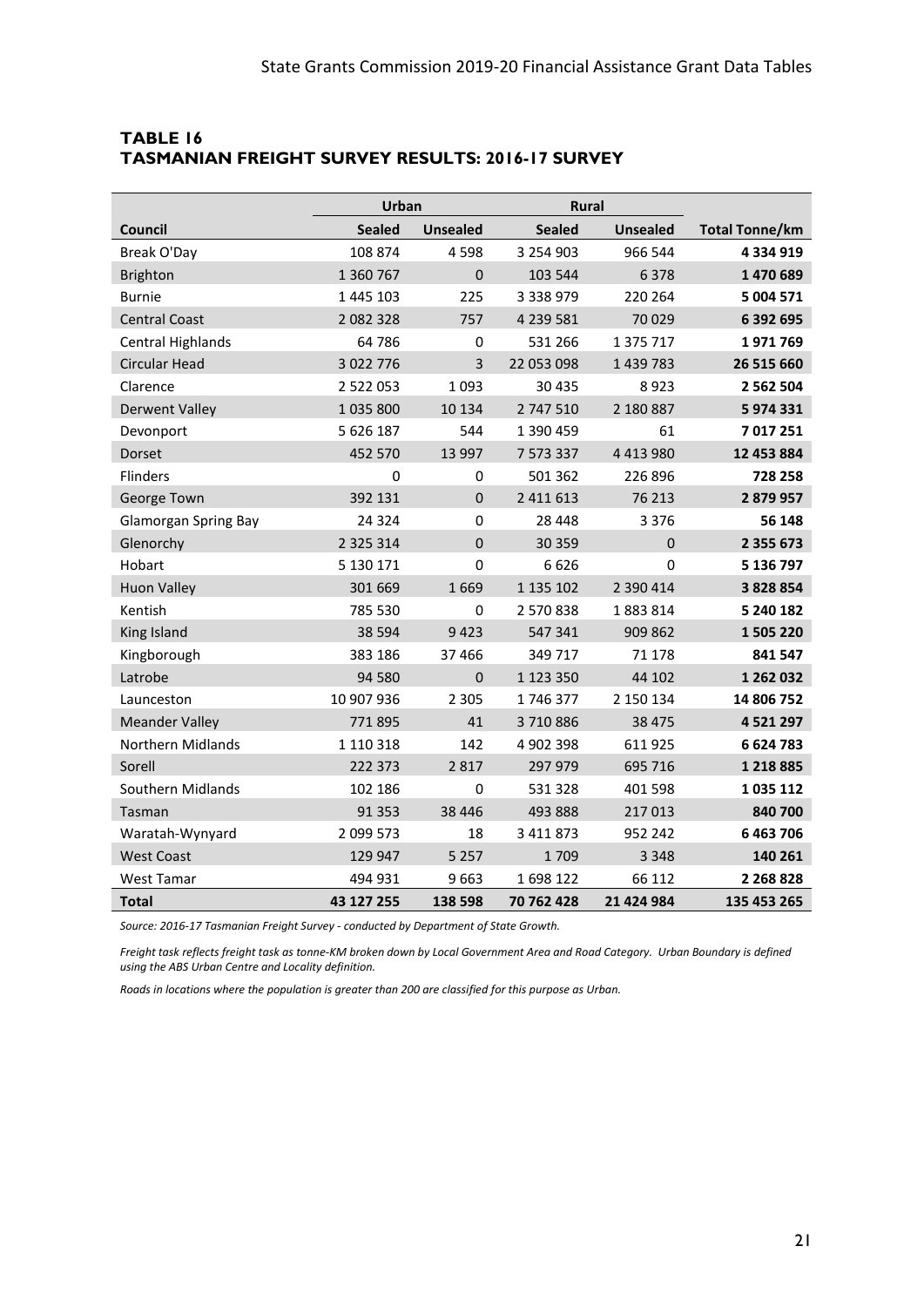

## <span id="page-25-0"></span>**GRAPH 1 2018-19 BASE GRANT AND ROAD GRANT**

<span id="page-25-1"></span>**GRAPH 2 STANDARDISED REVENUE**

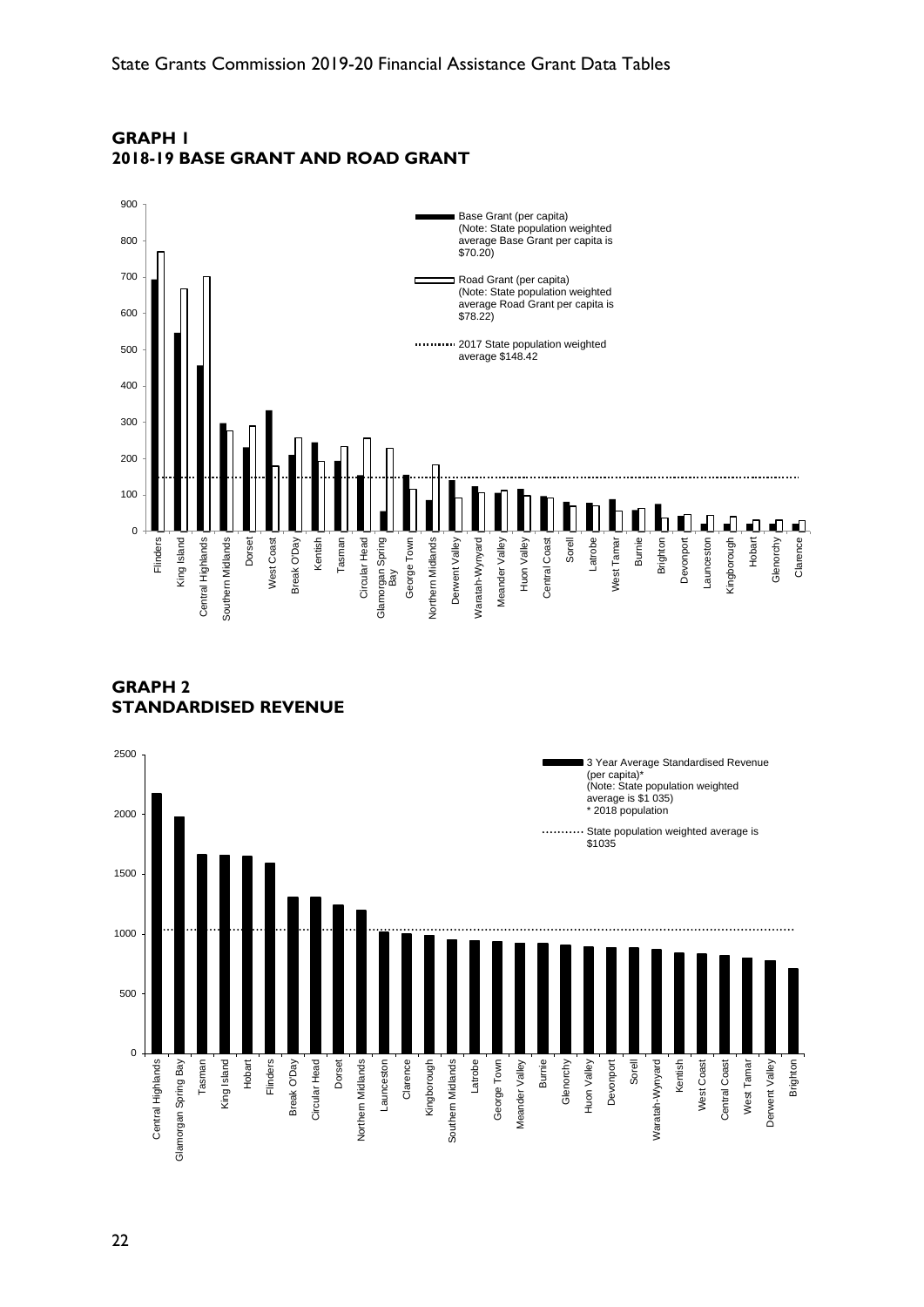

#### <span id="page-26-0"></span>**GRAPH 3 STANDARDISED EXPENDITURE**

## <span id="page-26-1"></span>**GRAPH 4 OTHER FINANCIAL SUPPORT**

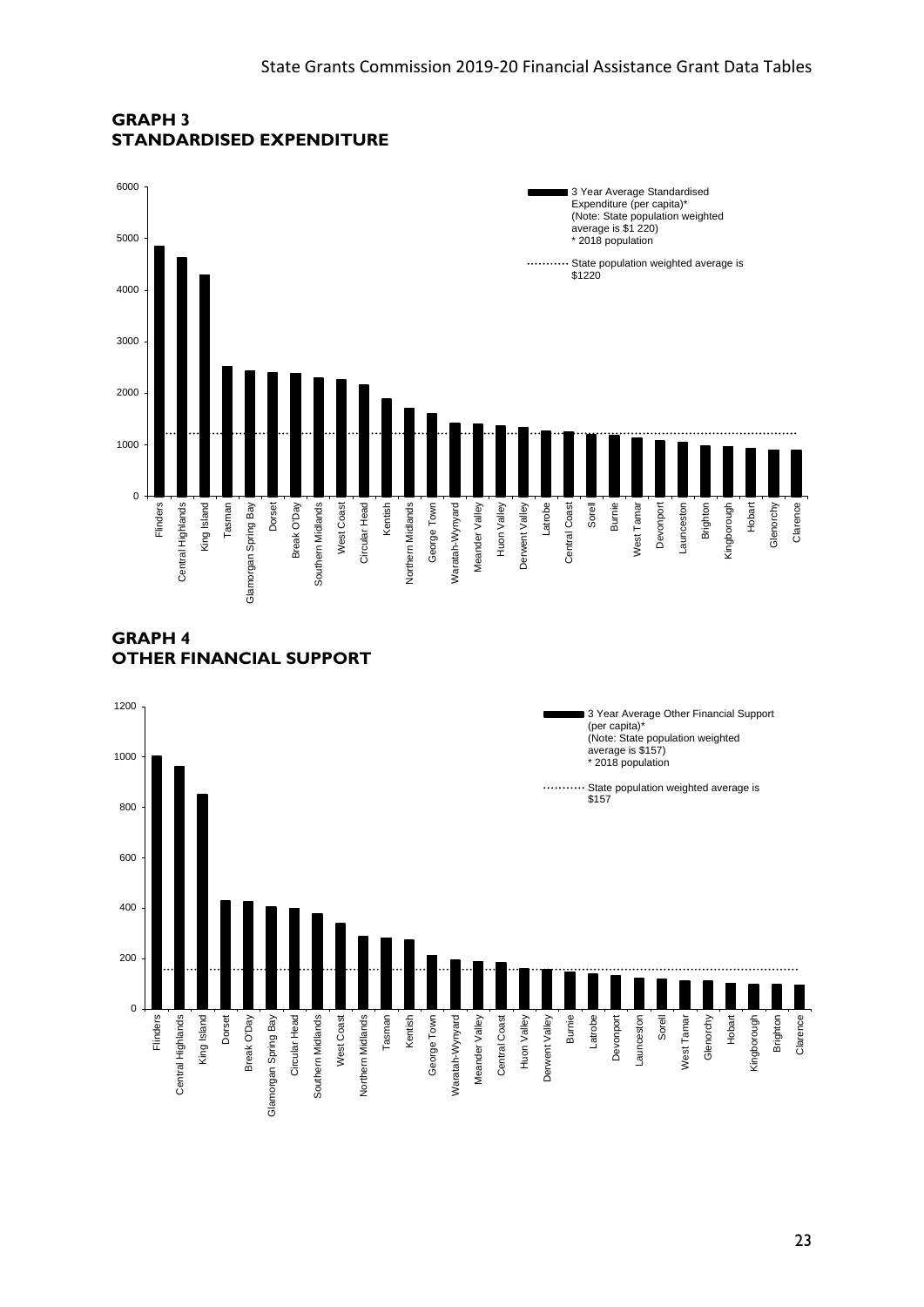

#### <span id="page-27-0"></span>**GRAPH 5 SHARE OF BASE GRANT POOL BY POPULATION**

#### <span id="page-27-1"></span>**GRAPH 6 SHARE OF ROAD GRANT POOL BY POPULATION**

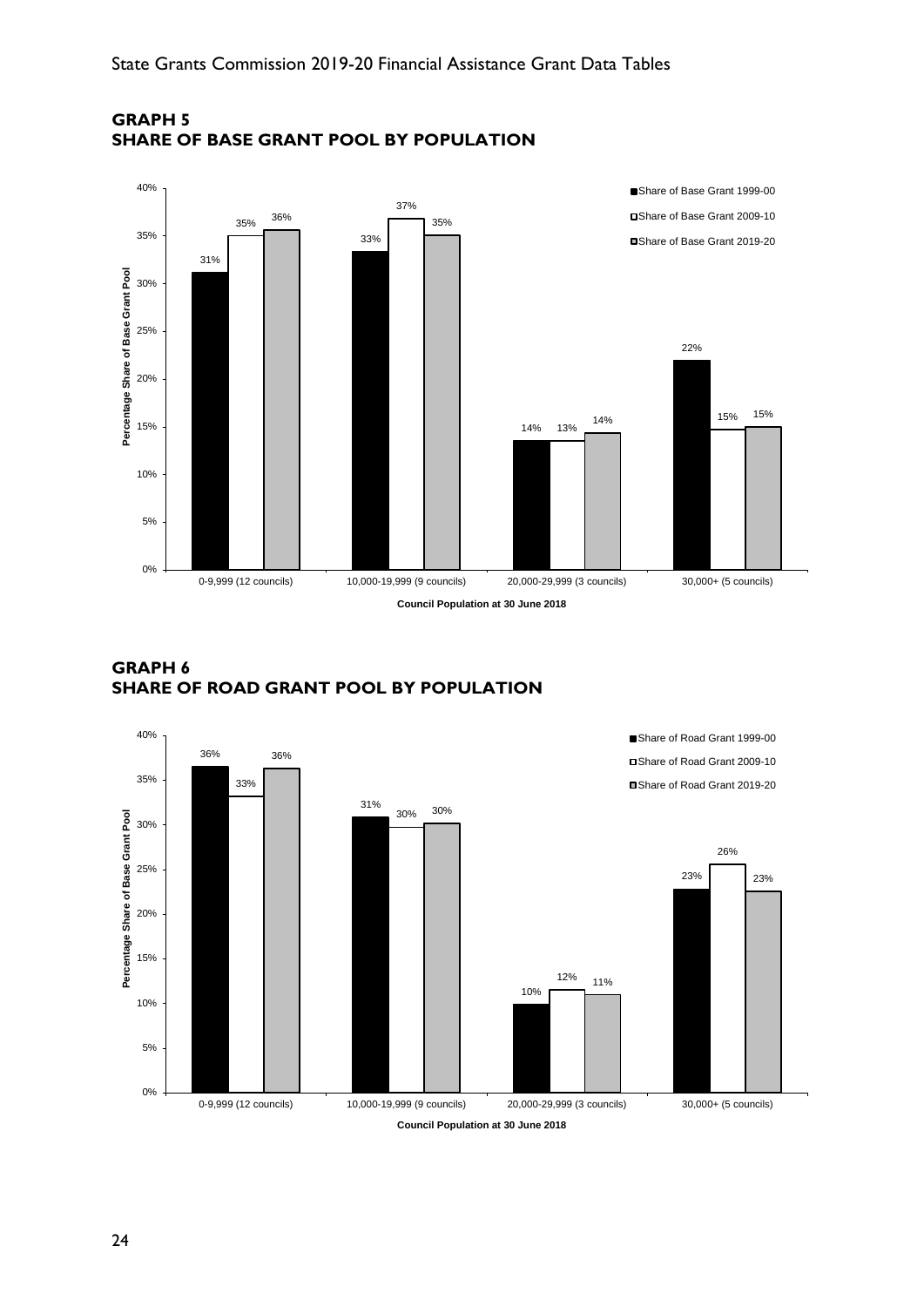

<span id="page-28-0"></span>**GRAPH 7 SHARE OF TOTAL GRANT POOL BY POPULATION**